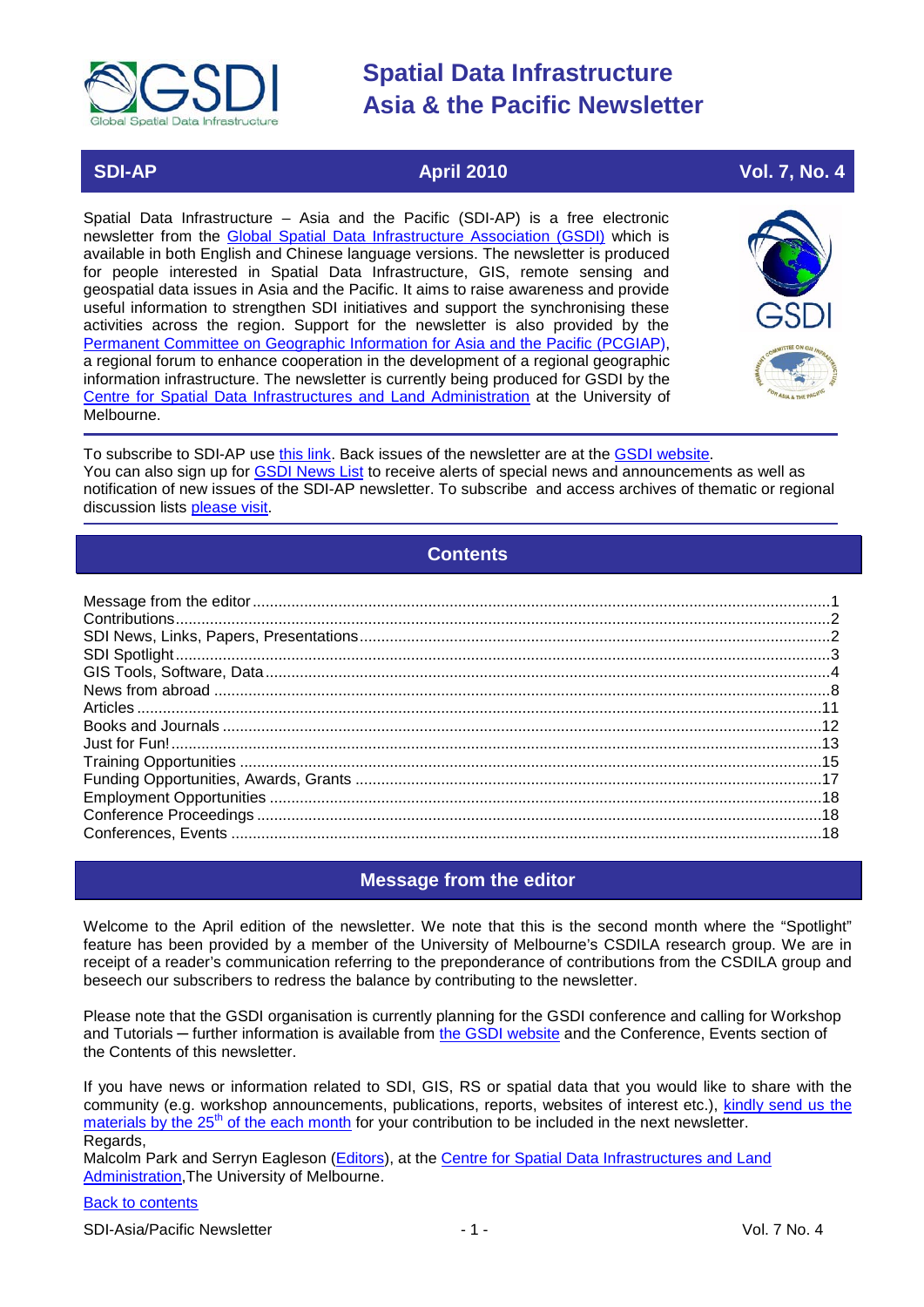

### **Contributions**

<span id="page-1-0"></span>Thank you to the following people and organisations for their contributions to this issue: Paul Box, Kate Lance, and Baek Wonkug for news feeds, Jeremy Shen and Jeremy Huang for the Chinese translation as well as Shivani Lal, *GIS Development*, *Asia Surveying Mapping Magazine* for directly contributing to the newsletter.

#### <span id="page-1-1"></span>**[Back to contents](#page-0-0)**

### **SDI News, Links, Papers, Presentations**

#### **GIS [and SDI Project Development](http://www.educationgis.com/2010/03/gis-and-sdi-project-development.html)**

infoDev and the World Bank's Finance, Economic and Urban Development (FEU) department [are working together](http://www.infodev.org/en/Article.479.html) to advance the information and communication technology for the development (ICT4D) agenda in the area of GIS technology and Spatial data infrastructure (SDI). The project, Spatial Data Infrastructure for Millennium Development Goals (SDI4MDGs), will provide technical assistance to Jordan and Uganda on how they can use GIS/SDI for monitoring development outcomes.



The project combines three main elements: Learning from good practice,

Learning by doing and Synthesis and diffusion of knowledge. The project will utilise the lessons from good practice emerging from the cases of Brazil and Korea and will be undertaken in close collaboration and consultation with country stakeholders. The principal source of funds for the project is the Korean Trust Fund (KTF) on ICT4D, which was established in 2008 and awards grants to World Bank projects and activities submitted along cross-cutting strategic themes.

Source: [Education and GIS](http://www.educationgis.com/) and *info*[DEv](http://www.infodev.org/en/Article.479.html)

#### **[Guidance Material on How to Support Spatial Data Infrastructure for New Zealand](http://www.geospatial.govt.nz/guidance-material-on-nz-sdi/)**

As part of the New Zealand Geospatial Office's work to facilitate the development of spatial data infrastructure we have drafted guidelines to help people think about how to publish and share data they hold. We hope people will use these guidelines. The guidelines are a first draft and are intended to inform and be informed by the various intiativies throughout New Zealand to develop spatial data infrastructure. The guidelines are now online and comments are being sought.

Please click [here](http://www.geospatial.govt.nz/guidance-material-on-nz-sdi/) to view and download the guidelines Source: [New Zealand Geospatial Strategy](http://www.geospatial.govt.nz/)

#### **[Spatial Data Infrastructure for Malaysia Land Administration](http://ijsdir.jrc.ec.europa.eu/index.php/ijsdir/article/viewFile/175/228)**

Authors: Abd Halim Hamzah, Abdul Rashid Mohamed Shariff, Ahmad Rodzi Mahmud, Nik Mohd Zain Nik Yusof and Hishamuddin Mohd Ali

The objective of this paper to identify the key issues related on the implementation of Spatial Data Infrastructure for Malaysia Land Administration especially in non-technical integration for land information delivery services.

Please note: This article under Review for the International Journal of Spatial Data Infrastructures Research submitted 23-02-2010

Source: International Journal of [Spatial Data Infrastructures Research](http://ijsdir.jrc.ec.europa.eu/index.php/)

### **[NIMLI \(National Infrastructure for Managing Land Information\) launched](http://blogs.unimelb.edu.au/nimli/)**

NIMLI is an ARC Linkage Project funded by the Australian Research Council (ARC) in collaboration with The University of Melbourne, Land Victoria (VIC), Landgate (WA), the Land and Property Authority (NSW) and PSMA Australia.

The project aims to design, build and manage a new infrastructure to integrate disparate state based land information and administration processes to meet national needs. Source: Rohan Bennett CSDILA

#### [Back to contents](#page-0-0)

SDI-Asia/Pacific Newsletter  $\sim$  2 - 2 - Vol. 7 No. 4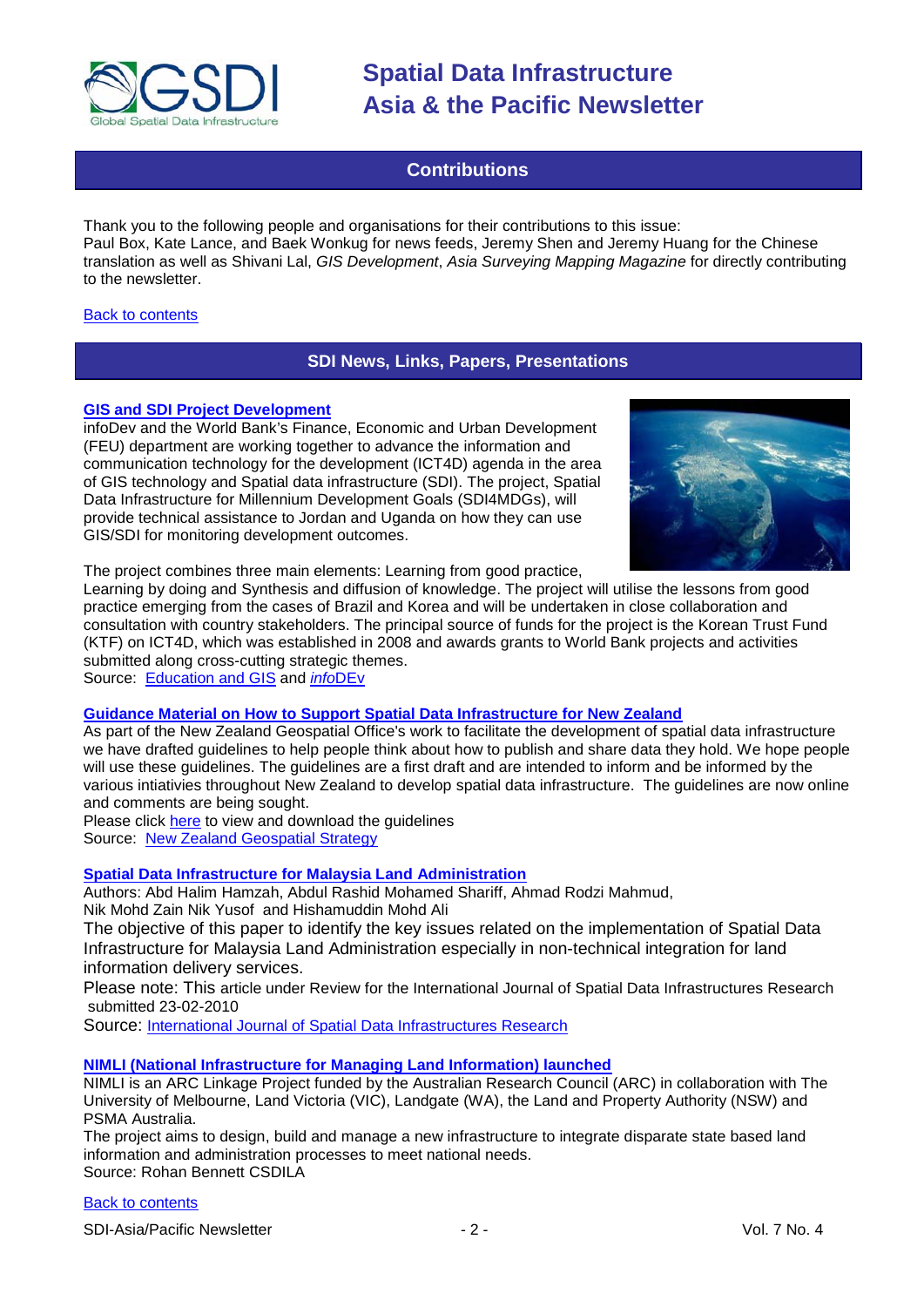

#### **[SDIs and Regional Competitiveness](http://www.vector1media.com/articles/columns/11487-sdis-and-regional-competitiveness)**

#### Article by Steven Ramage

SDIs are being developed to help address environmental concerns, disaster preparedness and emergency responsiveness. There is other possible areas which would for benefit from SDIs, namely regional competitiveness. This could mean public sector organisations that are currently experiencing budget cuts across the board and could use activities relating to geospatial data to minimise budget cuts or maintain existing budget levels. This is because their activities provide a positive contribution to the regional economy, especially where the overriding objective is to build a knowledge economy. Source: Vector 1 Media

#### <span id="page-2-0"></span>[Back to contents](#page-0-0)

### **SDI Spotlight**

This month's Spotlight feature is by Heri Sutanta, a PhD candidate in the University of Melbourne's CSDILA.

#### **A Spatial Planning Support System and SDI Platform for an Integrated Approach to Disaster Risk Reduction**

Many coastal urban cities around the world are experiencing problems associated with urbanisation, particularly the limited available space for development, and the increasing number of natural disasters. Global climate change will greatly exacerbate the vulnerability of coastal urban environment. In addition, the limited space available will continue to force less fortunate people to occupy marginal land which is usually located in disaster-prone areas. Disaster risk reduction is a very important element to protecting the safety of livelihoods and infrastructure as well as minimising the subsequent economic loss. It is a complex effort, involving a multi disciplinary approach, the participation of many stakeholders and requires the access and sharing of many types of spatial and non-spatial data. Long term effort in disaster risk reduction needs to be implemented by reducing exposure of elements at risk of natural disaster through spatial planning, which is not sufficiently addressed by current practice.



This research project aimed at designing and developing spatial planning support systems (SPSS) for an integrated approach to reducing disaster risk. Spatial planning support systems will be the main deliverable. Integrated approaches to disaster risk reduction is the application subject of this research. The coastal urban city, facing threats from climate change and locally-driven disaster, will be the case study area. Semarang city of Indonesia has been chosen as a case study area. The city is suffering from the increase, in terms of both the magnitude and extent, of sea water inundation due to the degree of land subsidence and sea level rise. A

#### [Back to contents](#page-0-0)

SDI-Asia/Pacific Newsletter  $\overline{3}$  - 3 -  $\overline{3}$  -  $\overline{3}$  -  $\overline{1}$  Vol. 7 No. 4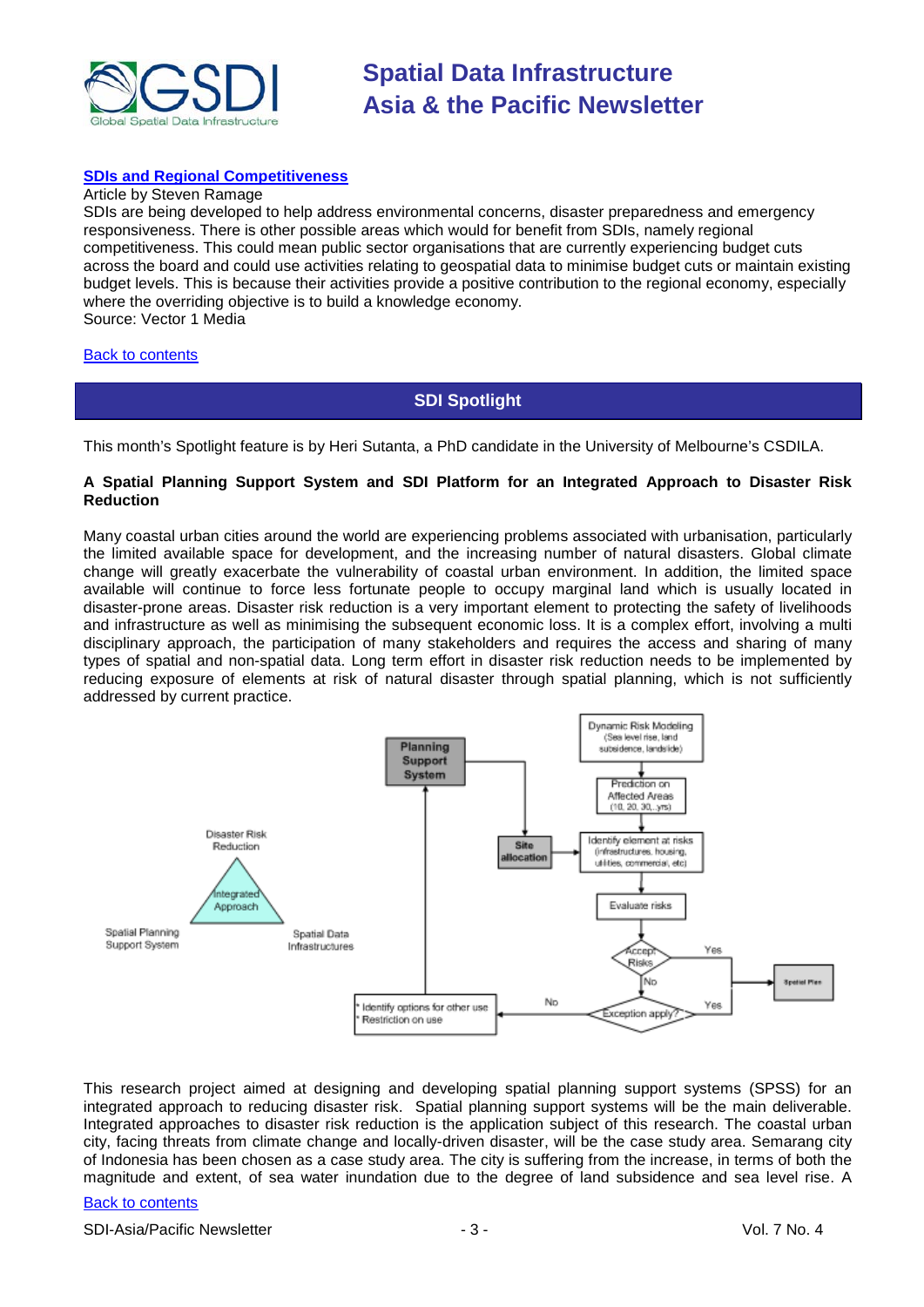

prototype of spatial planning support systems and a Spatial Data Infrastructures (SDI) platform will be tested with a real world case, involving participants from local and central government agencies, community and interest groups.

A questionnaire was distributed to Local Planning Agencies (LPAs) and responses were received from across the region. The aim was to understand the current use of geo-information technology in spatial planning, the incorporation of disaster risk information and also SDIs. The results of the questionnaire showed that geoinformation technology has been used widely in spatial planning, although at varying degrees among the LPAs. Disaster risk reduction has been incorporated, with a lesser degree, after the new laws on Spatial Planning and Disaster Risk Reduction were enacted. SDI platforms have not been developed and therefore spatial data sharing and exchange was based on gentlemen's agreement. These findings were considered in the design of the SPSS.

Contributions to this research are the incorporation of time-dependent multi hazards information in spatial planning and the development of online public participation mechanisms in spatial planning. Some hazards are time-dependent, which means that their magnitude and extend might increase through time. Areas inundated by sea level rises 10 years from now will be very different from those over the next 30 years. These conditions will have significant implications when assigning appropriate land use. For example, a particular land use for a certain area might be suitable for the next 15 years, but will not be suitable after 25 years. Currently, operational SPSS has limited functionalities for online public participation. In this research, an online participation method will be developed using open standard system. Spatial plan mapping will be published online to enable the general public to see, gain understanding and provide comment and criticize it. They will also able to provide input, which will be fed into the system to be simulated. A comparison of different scenarios will be presented to provide opportunities for planners and stakeholders to discuss the best option. It is expected that this research will be completed by the close of 2011.

#### **The editors are actively soliciting contributions to the monthly "SDI Spotlight" feature for the March and subsequent issues.**

#### <span id="page-3-0"></span>[Back to contents](#page-0-0)

### **GIS Tools, Software, Data**

#### **[Algorithm to develop boreal forest biomass maps \(France\)](http://www.esa.int/SPECIALS/Space_for_our_climate/SEMWYRCKP6G_0.html)**

Having a large-scale boreal forest biomass inventory would allow scientists to understand better the carbon cycle and to predict more accurately Earth's future climate. However, obtaining these maps has been wrought with difficulty – until now. A new processing algorithm has been developed using stacks of images from the Advanced Synthetic Aperture Radar (ASAR) on European Space Agency's (ESA) Envisat satellite that allows for the retrieval of boreal forest biomass well beyond the levels that have been previously reported. Source: [GIS News](http://www.gisdevelopment.net/news/viewn.asp?id=GIS:N_vrtznubeoc) & European Space Agency news

#### **OGC Seeks Comments on SWE Common Data Model**

The Open Geospatial Consortium, Inc. (OGC®) seeks public comment on the draft OGC Sensor Web Enablement (SWE) Common Encoding Standard Version 2.0. The SWE Common standard provides a common data encoding that is used throughout the OGC Sensor Web Enablement (SWE) standards suite. More precisely, the SWE Common model is used to define the representation, nature, structure and encoding of sensor related data. The proposed OGC SWE Common 2.0 standard and information on submitting comments on this document are available at [<http://www.opengeospatial.org/standards/requests/63>](http://www.opengeospatial.org/standards/requests/63). The public comment period closes on 14 April 2010.

Source: [http://www.opengeospatial.org](http://www.opengeospatial.org/)

#### **OGC Calls for Comment on Table Joining Service Standard**

The Open Geospatial Consortium, Inc. (OGC®) seeks public comment on the draft OGC Table Joining Service (TJS) Interface Standard. This standard defines an interface for services that provide the ability to join attribute data stored in one database on a network with the corresponding geometry (points, lines, or polygons) stored in another network accessible database. The proposed OGC TJS 1.0 standard and information on submitting

#### [Back to contents](#page-0-0)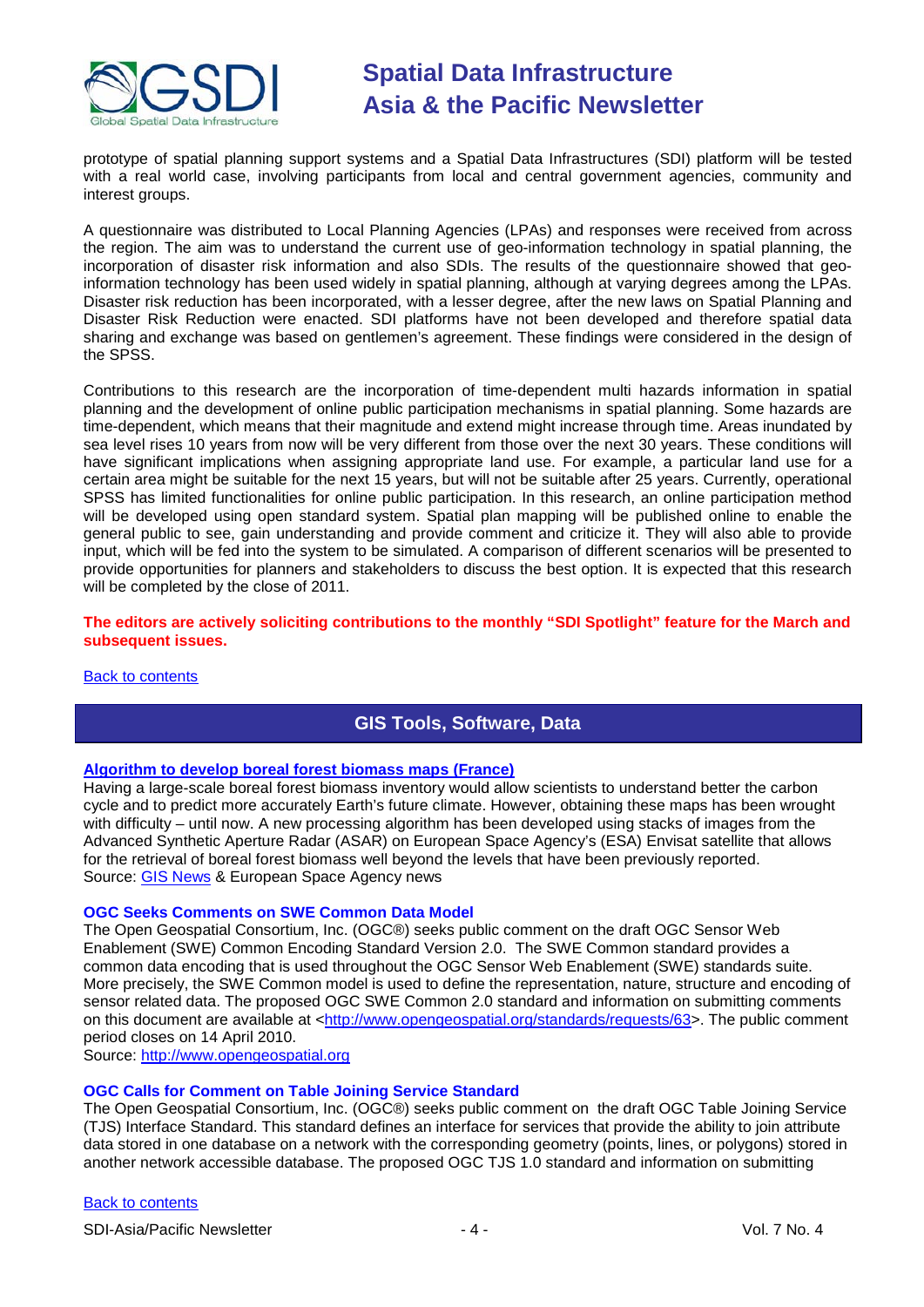

comments on this document are available at [<http://www.opengeospatial.org/standards/requests/62>](http://www.opengeospatial.org/standards/requests/62). The public comment period closes on 14 April, 2010. Source: [<http://www.opengeospatial.org>](http://www.opengeospatial.org/)

#### **OGC announces Earth Observation Profile for Web-based Catalogue Services**

The Open Geospatial Consortium, Inc.(OGC®) announces adoption and availability of the OGC Catalogue Services Standard Extension Package for ebRIM Application Profile: Earth Observation Products, and also the related Geography Markup Language (GML) Application Schema for EO Products. Together, these standards, when implemented, will enable more efficient data publishing and discovery for a wide range of stakeholders who provide and use data generated by satellite-borne and aerial radar, optical and atmospheric sensors. The OASIS standard ebRIM (Electronic business Registry Information Model) is the preferred cataloguing metamodel foundation for application profiles of the OpenGIS Catalogue Service Web (CS-W) Standard. For more information, please read the [official news release.](http://www.opengeospatial.org/pressroom/pressreleases/1142) Source: [<http://www.opengeospatial.org>](http://www.opengeospatial.org/)

#### **[Forest land allotment goes hi-tech \(India\)](http://www.indianexpress.com/news/forest-land-allotment-goes-hitech/592329/0)**

Gujarat State Tribal Development Department has used 3-D satellite imagery from ISRO's Bhuvan programme to allot land titles in Vijaynagar and Khedbrahma in Sabarkantha district and Sagbara and Dediapada in Narmada district under the Forest Rights Act (FRA) of 2006. T L Patel, Joint Director, Tribal Development Department, said, "With satellite imagery, there would not be any doubt about the land settlements in these forest areas. We have the village-level maps to determine those who were cultivating the lands in these areas for the last 40 years."

Source: [GIS News](http://www.gisdevelopment.net/news/viewn.asp?id=GIS:N_huywjfvqkc&Ezine=mar2210§ion=News) & the Indian Express

#### **[MapInfo and Discover GIS Mapping Software now available in the Philippines](http://www.directionsmag.com/press.releases/?duty=Show&id=45986)**

**Makati, Philippines** -- Imaginet, the Philippines premier provider of IT Solutions and Managed Services, was appointed by Pitney Bowes Business Insight (PBBI), a global provider of data quality and location intelligence solutions, as the Authorized Reseller for their MapInfo Professional, Discover, Discover 3D and Discover Mobile product lines in the Philippines.

Source: [Directions Magazine](http://www.directionsmag.com/press.releases/?duty=Show&id=45986)

#### [LINZ Develops Real-Time Position Data](http://www.geospatial.govt.nz/linz-develops-real-time-position-data/)

LINZ is currently developing real-time provision of position data from a number of its [PositioNZ](http://www.linz.govt.nz/geodetic/positionz/index.aspx) stations. PositioNZ is a country-wide network of 33 continuously operating global navigation satellite system (GNSS) stations.

The new real-time service, [PositioNZ-RT,](http://www.linz.govt.nz/geodetic/positionz/rt/index.aspx) streams data every second. This contrasts with the current system that provides position data recorded every 30 seconds in hourly and daily files. The new service means you can undertake surveys (and connect to the datum) in real-time using data from the PositioNZ network. You don't have to wait and post-process your data as you have in the past.

Source: [New Zealand Geospatial Strategy](http://www.geospatial.govt.nz/linz-develops-real-time-position-data/)

#### Thematic maps are no longer static

From now on, thematic maps will be more dynamic than static, according to James Masso, head of the Unit of Territorial Delimitation and Great Works, Cartographic Institute of Catalonia (ICC) at the conference, *The Geoinformation of the Future*, held in Barcelona (Spain), within the series visions of science.

See also [The new cartography](http://www.en.globaltalentnews.com/articles/2860/the-new-cartography.html)

Source: [GIS Development](http://www.gisdevelopment.net/news/viewn.asp?id=GIS:N_qmlpfizhdk) & GlobalTalent News

#### **[India's first nano-satellite ready now](http://timesofindia.indiatimes.com/city/kanpur/Jugnu-ready-to-be-handed-over-to-ISRO/articleshow/5638512.cms)**

IIT-Kanpur students, working under Dr NS Vyas have successfully made *Jugnu*, India's first nano-satellite for the first time by any educational institute. Weighing less than three kilos and with most functionalities of a normal satellite on a small platform, the payload of the satellite will include an indigenously designed camera for near remote sensing and a GPS receiver. *Jugnu* will transmit a blinking signal at all times, across the Earth. It will revolve around the Earth 15 times a day in polar orbit and will be visible over Kanpur three to four times a day for a total of 20 minutes.

Source: [GIS News](http://www.gisdevelopment.net/news/viewn.asp?id=GIS:N_jtokxplzvu) & Times of India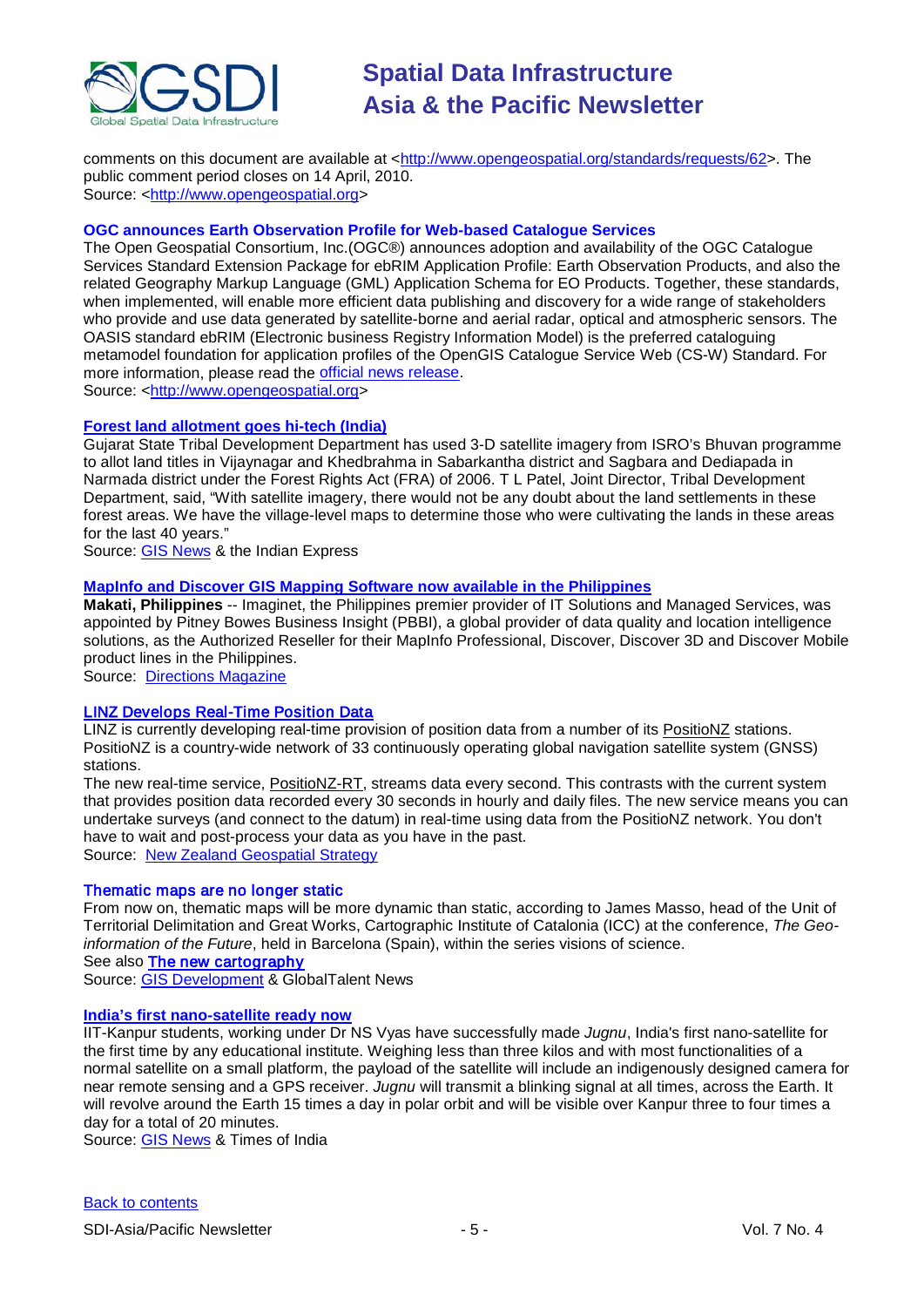

#### **[Indonesia maps forests with satellite images](http://www.thejakartapost.com/news/2010/03/11/ri-maps-forests-with-satellite-images.html)**

Indonesia is intensifying efforts to map forest areas nationwide using remote-sensing satellite technology, to maximise their role in absorbing greenhouse gas emissions, a seminar has heard.

The announcement was made at the start of the three-day symposium of the 4th Asia-Pacific Global on Earth Observation System in Bali.

Source: Jakarta Post & [Asian Surveying & Mapping](http://asmmag.com/news/ri-maps-forests-with-satellite-images)

#### **Sri Lanka [Geomatic Faculty students face hardship](http://www.dailymirror.lk/print/index.php/news/news/5736.html)**

Students belonging to the Geomatic Faculty of the Sabaragamuwa University vowed to fight for their rights if the shortcomings in the Geomatic Faculty remained unanswered. Sabaragamuwa University Students Union President, Dhanushka Ruwan Dissanayake said that for the past four years the students belonging to the Geomatic Faculty had been continuing their studies under minimal facilities. Source: Sri Lanka Daily Mirror & [Asian Surveying & Mapping](http://asmmag.com/news/geomatics-program-at-sri-lankan-university-is-promised-upgrades)

#### **[Chandrayaan -1 images reveal ice on moon](http://timesofindia.indiatimes.com/india/Chandrayaan-finds-ice-on-moon/articleshow/5635005.cms)**

India's Chandrayaan-1 has discovered ice in the Moon's craters -- a finding that indicates the presence of as much as 600 million metric tonnes of water ice on the Moon's North Pole. The announcement on the breakthrough, with far-reaching consequences for space travel, was made at the 41st Lunar and Planetary Science Congress organised by the Houston-based Lunar and Planetary Institute. Source: [GIS News](http://www.gisdevelopment.net/news/viewn.asp?id=GIS:N_bfjlmwzyor&Ezine=mar0810§ion=News) & The *Times of India*

#### **[Accuracy Analyst 2.0 to be demonstrated](http://www.spatialis.com/)**

Spatial Information Solutions (SIS) will demonstrate Version 2.0 of Accuracy Analyst at the Joint Agency Commercial Imagery Evaluation (JACIE) conference on 16th March 2010, in Fair Oaks, Virginia (US). Accuracy Analyst is a software solution to determine location accuracy of the image data used to produce maps. The company claims that this software saves over 90% of the time needed for traditional accuracy assessment. Version 2.0 adds three major enhancements: Survey Location Planner, PhotoBook and ReViewer. In addition, more report customisation is available. A new 23-page User Guide updated for version 2.0 is available.

Survey Location Planner enables users to load existing image data, select desired survey (control or check) points for field work planning and output a set of points-of-interest (POIs or waypoints) that may be added to vehicle navigation systems so teams can easily navigate to the collection sites. Source: [GIS News](http://www.gisdevelopment.net/news/viewn.asp?id=GIS:N_ryjavbpokq) & Spatial Information Solutions (SIS)

#### **Malaysia Forestry Dept [to Carry Out Land Survey](http://thestar.com.my/metro/story.asp?file=/2010/3/16/central/5862833&sec=central)**

THE Selangor Forestry Department will conduct a land survey at the Kota Damansara Community Forest in Petaling Jaya. Selangor Forestry Department senior assistant director Wan Abdul Hamid Shukri Wan Abdul Rahman said the forest area that had been gazetted was based on previous records and a proper land survey would be done in the near future.

Source: [Asian Surveying & Mapping](http://asmmag.com/news/malaysia-forestry-dept-to-carry-out-land-survey) and *The Star* online (Malaysia)

#### **[Australia Begins New Climate Change Satellite Program](http://www.itwire.com/science-news/space/37643-australia-begins-new-climate-change-satellite-program-)**

Curtin University of Technology is heading up a new \$8 million space technology partnership that will address the issue of climate change with the use of its Global Navigation Satellite System Research Laboratory. Source: [Asian Surveying & Mapping](http://asmmag.com/news/australia-begins-new-climate-change-satellite-program) and [www.itwire.com](http://www.itwire.com/about-itwire)

#### **Remote Sensing explores mineral potential in India**

Geological Survey of India (GSI) has been conducting remote sensing surveys to examine mineral potential of the country including backward and rural areas. B.K. Handique, Minister of Mines and Minister of Development of North Eastern Region in India, has said that Satellite imagery and aerial photography are components of remote sensing (RS) surveys and have been/are being used for identifying suitable structures favourable for mineral deposits. Recently GSI is undertaking hyperspectral mapping using satellite and aerial platforms as a modern tool to strengthen the search of minerals in the country. Source :<http://pib.nic.in/> (Thanks to Wonkug Baek)

#### **[Satellite imagery aids judiciary](http://www.gisdevelopment.net/news/viewn.asp?id=GIS:N_krpyhlfzto)**

The Gujarat High Court (in India) ordered a stay on all construction activities at the Nirma Ltd's upcoming cement plant in Mahuva taluka of Bhavnagar district (in Gujarat, India) while hearing a petition by farmers

#### [Back to contents](#page-0-0)

SDI-Asia/Pacific Newsletter  $\overline{6}$  - 6 -  $\overline{8}$  -  $\overline{9}$  -  $\overline{9}$  -  $\overline{9}$  -  $\overline{9}$  -  $\overline{9}$  -  $\overline{9}$  -  $\overline{9}$  -  $\overline{9}$  -  $\overline{9}$  -  $\overline{9}$  -  $\overline{9}$  -  $\overline{9}$  -  $\overline{9}$  -  $\overline{9}$  -  $\overline{9}$  -  $\over$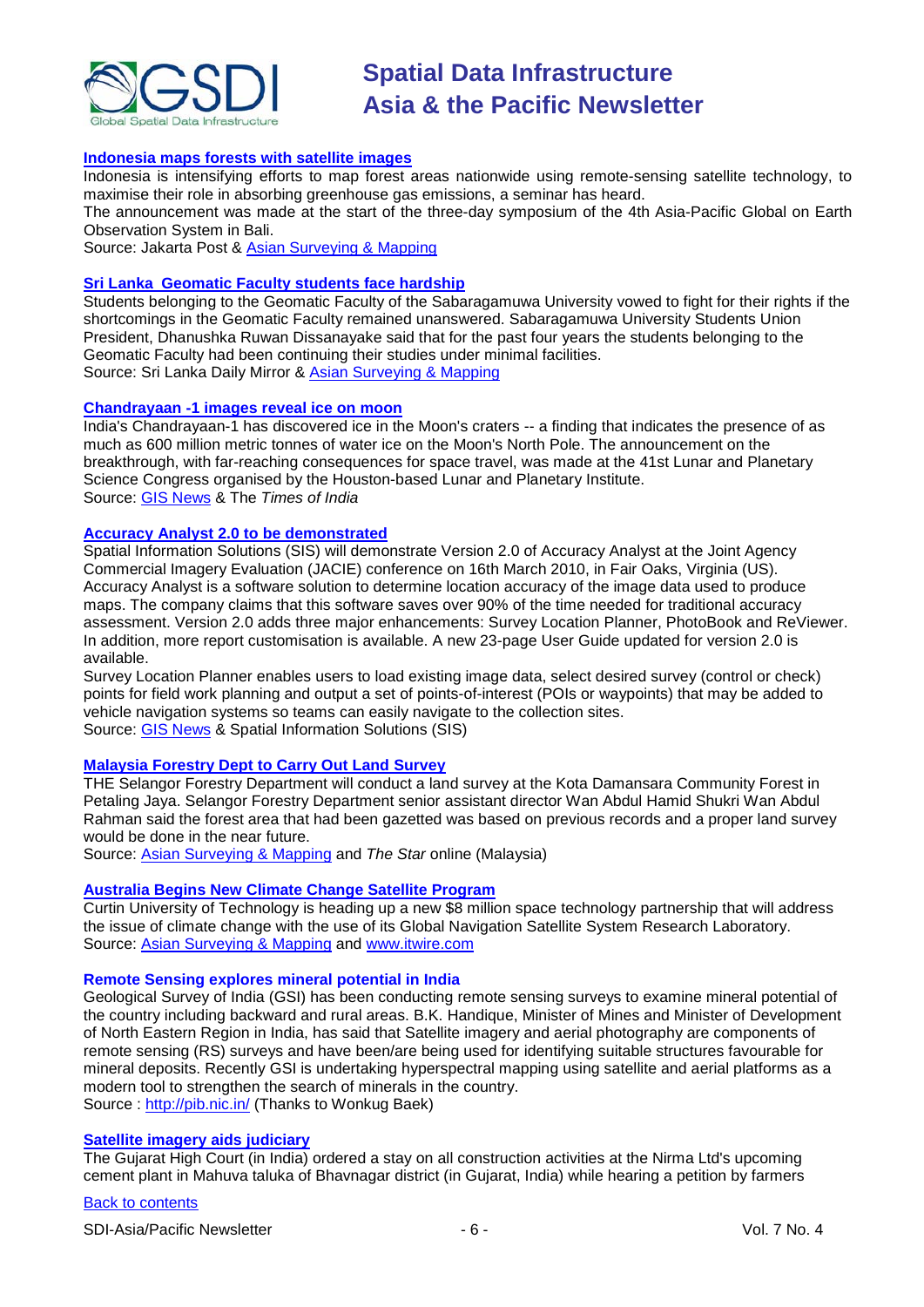

opposing it. During the hearing of the case, farmers' lawyer Anand Yagnik submitted satellite imageries, obtained from National Remote Sensing Centre (NRSC), Hyderabad showing the water bodies near Samadhiyada village where Nirma Ltd's cement plant is coming up. Source: GIS News & [The Hindu](http://www.thehindubusinessline.com/blnus/28161920.htm)

#### **[JaLTER ecological observation data catalog/search service](http://db.cger.nies.go.jp/JaLTER/)**

The Japan Long-Term Ecological Research Network (JaLTER) ecological observation data catalog/search service was developed to facilitate long-term ecological research. All data on this server is "public". You may search and access the data catalog without being logged-in. Enter a search phrase (e.g. biodiversity) to search for data sets in the data catalog, or simply browse by category using the links provided. The vision of the JaLTER is to provide scientific knowledge which contributes to conservation, advancement and sustainability of environment, ecosystem services, productivity and biodiversity for a society by conducting long-term and interdisciplinary research in ecological science including human dimensions. The JaLTER is closely linked with the International Long-Term Ecological Research Network (ILTER Network). Thanks to Kate Lance for providing this item

#### **[India initiates hazard mapping of coastline](http://economictimes.indiatimes.com/news/politics/nation/India-initiates-project-to-study-impact-of-global-warming/articleshow/5724252.cms)**

India announced that it would initiate hazard mapping across its 7,500 km long coastline to study the impact of global warming and assist in protecting coastal communities and infrastructure. The study will be done in a span of two years using an aerial mapping system by the Survey of India through a World Bank-funded project Integrated Coastal Zone Management (ICZM).

Source: [GIS Development](http://www.gisdevelopment.net/news/viewn.asp?id=GIS:N_oavnkimxyc) & the *Economic Times of India*

#### **[UNOSAT maps Uganda disaster](http://www.unitar.org/node/923)**

UNOSAT rapid mapping was activated this March over Uganda in the aftermath of deadly landslides provoked by severe flooding in the region of Bududa, Uganda. UNOSAT is the UN Institute for Training and Research (UNITAR) Operational Satellite Applications Programme, implemented in co-operation with the European Organisation for Nuclear Research (CERN).

Source: [GIS Development](http://www.gisdevelopment.net/news/viewn.asp?id=GIS:N_hgzindamcb) & [UNITAR](http://www.unitar.org/home)

#### **[Georgia Tech to develop new radar \(USA\)](http://www.semiconductor-today.com/news_items/2010/MARCH/GEORGIA_050310.htm)**

NASA has awarded USD 2.4 million to Georgia Institute of Technology (GIT) in Atlanta to develop a new type of radar system that will be used to study the Earth's ice and snow formations from the air. The system could provide new information about the effects of global climate change. The research aims to create a small, lightweight, low-cost phased-array radar that uses silicon-germanium (SiGe) chips in tandem with radiofrequency micro-electromechanical systems (RF MEMS). The system being developed could be mounted on aircraft or satellites to enable high-quality mapping of ice and snow formations. Source: [GIS News](http://www.gisdevelopment.net/news/viewn.asp?id=GIS:N_mopftscdnh&Ezine=mar1510§ion=News) & [www.semiconductor-today.com](http://www.semiconductor-today.com/) news

#### **[Simpson Desert's ancient rivers mapped](http://news.smh.com.au/breaking-news-national/simpson-deserts-ancient-rivers-revealed-20100309-pvng.html)**

Australian scientists have charted some of the world's oldest rivers and streams that flowed through the Simpson Desert 50 million years ago. Using a digital software, experts from Canberra's Australian National University have mapped the underlying landscape for the first time. They have uncovered a network of longburied rivers and streams in the heart of the country - estimated to be among the world's oldest. Source: [GIS News](http://www.gisdevelopment.net/news/viewn.asp?id=GIS:N_vnqgdcefrt&Ezine=mar1510§ion=News) & the *Sydney Morning Herald*

#### **[GIS atlas for all Indian districts](http://www.indianexpress.com/news/soon-gis-atlas-for-all-districts-to-go-online/593861/0)**

A GIS-based atlas depicting the environmental status of each district of the Indian state will be accessible online in 2011. The Environment Directorate will now send the proposal to the Ministry of Environment and Forest for allocation of funds. "The atlas will be a public document and will be accessible to them. It will also be beneficial for the policy makers in the state as they can refer to the data online as well," said Yashpal Singh, Director of Environment Directorate. The atlas will be a thematic map and based on different parameters which will include details like administrative boundaries, environmental sensitive areas, land use, river and water quality, biodiversity hotspots and critical stretches of rivers and polluted areas.

Source: [<http://www.indianexpress.com/>](http://www.indianexpress.com/) [thanks to Wonkug Baek for this item]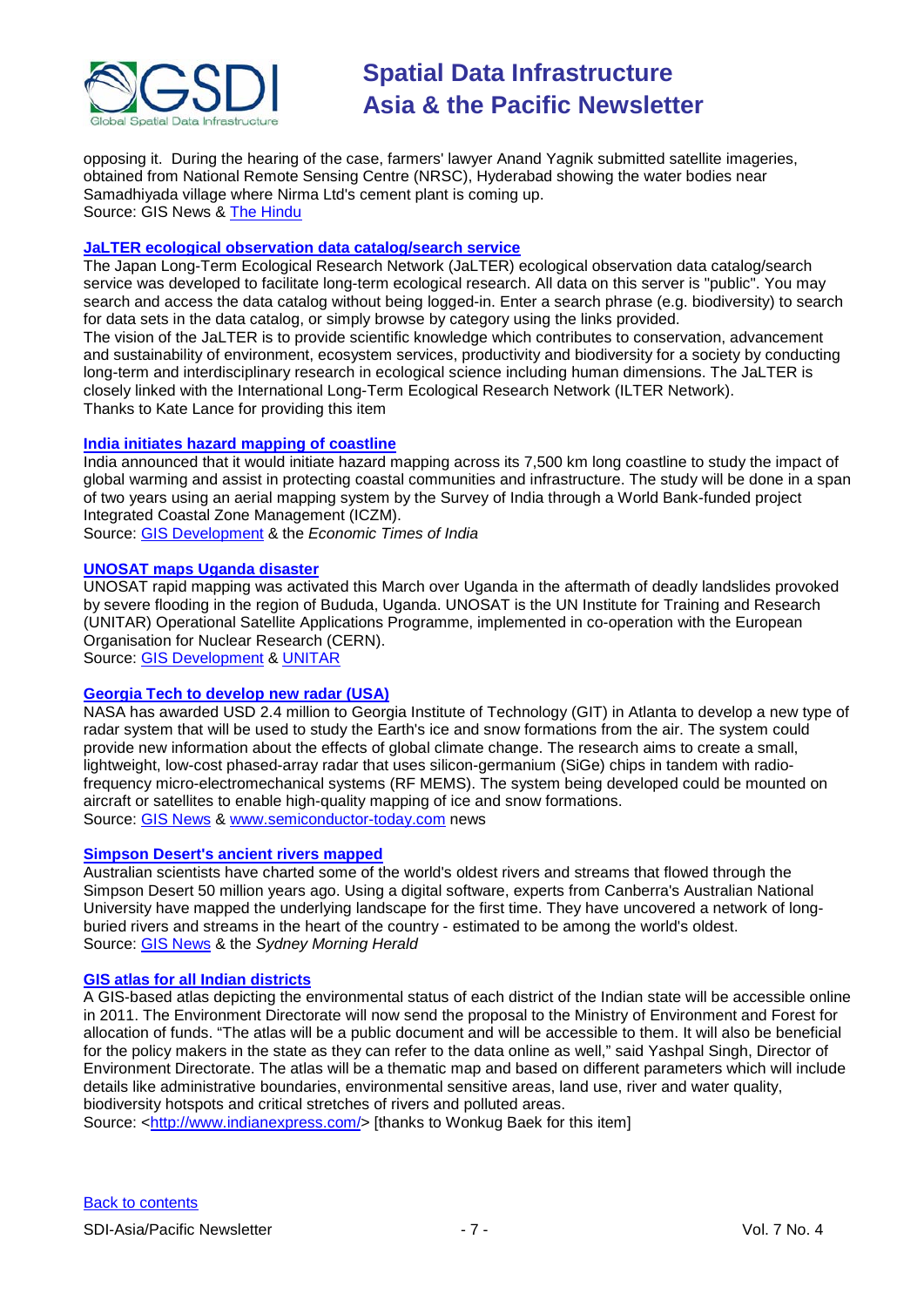

#### **[AUSGeoid09 improving access to Australia's vertical datum](http://www.ga.gov.au/ausgeonews/ausgeonews201003/ausgeoid.jsp)**

Australian Surveying and Land Information Group (AUSLIG) (now Geoscience Australia) introduced new version of gravimetric geoid model, AUSGeoid09. AUSGeoid09 is still undergoing final testing before its release in mid-2010. It allows Global Positioning System (GPS) users to convert between GPS heights and Australian Height Datum (AHD) heights. In Australia, heights above mean sea level (MSL) are referenced to the Australian Height Datum (AHD). It was established by setting the mean value observed at 32 tide gauges around Australia

between 1966 and 1968 to a height of 0.000 metres. GPS receivers use a different reference surface known as the ellipsoid. It is a simplified approximation of the Earth that looks like a basketball which has been slightly squashed at the top and bottom. Unfortunately, ellipsoid is not directly compatible with the AHD. Consequently, there has been an increasing demand for a method of combining the speed of GPS data acquisition and the practicality of the AHD. So, AUSGeoid09 is the solution. Source: [<http://www.ga.gov.au/>](http://www.ga.gov.au/)



#### <span id="page-7-0"></span>[Back to contents](#page-0-0)

### **News from abroad**

*"This section has been included to highlight some of the developments happening outside the region which demonstrate SDI in action.*

#### **[Croatia launches first Spatial Data Infrastructure in Southeast Europe](http://geospatialtoday.com/gst/index.php?option=com_content&view=article&id=483%3Acroatia-launches-first-spatial-data-infrastructure-in-southeast-europe&catid=43%3Apress-releases&Itemid=100)**

The Republic of Croatia has simplified access to countrywide geographic data through an online geoportal, a type of website that makes it easier for citizens, government and private-sector users to find and access vast quantities of geographic information and related services. The geoportal has already proven its value as an essential component of the country's Organized Land Project, which streamlines and regulates the real property registration of land in the republic. By making data more accessible, the average time for processing changes to land titles has dropped from a 400-day average to 37 days.

Source: [Geospatial Today](http://geospatialtoday.com/gst/index.php?option=com_content&view=article&id=483%3Acroatia-launches-first-spatial-data-infrastructure-in-southeast-europe&catid=43%3Apress-releases&Itemid=100)

#### **[ScanEX receives images of Moscow settlement](http://www.scanex.ru/en/news/News_Preview.asp?id=n113544)**

The ScanEx Centre has received highly-detailed colour images of the settlement of Rechnik (in Moscow), which became a subject of public scrutiny due to the land title disputes. The settlement was imaged on 16 February 2010 using the hardware onboard the WorldView-2 satellite with spatial resolution of 0.5 m upon the request of ScanEx RDC. ScanEx Research and Development Centre is an official distributor of WorldView-2 data in Russia and CIS countries. The situation with the settlement of Rechnik stirred the public mind in January 2010 when demolition of the houses started upon the order of the Kuntsevsky Court of Moscow. The satellite imagery provides an impartial outlook on the current situation. The series of multi temporal images acquired over 50 years show dynamics of development and demolition. The recently declassified images of Moscow, acquired by the American spy satellites in 60s – 70s of the last century, have become available for the public. Source: [GIS News](http://www.gisdevelopment.net/news/viewn.asp?id=GIS:N_xuaikcpfzy) & ScanEx

#### **[Satellite monitoring of seasonal floods](http://www.scanex.ru/en/news/News_Preview.asp?id=n16023741)**

ScanEx is conducting space imaging of the spring season floods on the largest Russian rivers on behalf of the Emercom of Russia during March-May 2010. Satellite data will be submitted to the National Centre for Crisis Management of the Emercom of Russia. It aims to provide operational data in support of the Emercom response actions. The practical experience of the 2009 seasonal floods showed that the satellite imagery data enable both to assess and take the situation under control and to make timely administrative decisions. Source: [GIS News](http://www.gisdevelopment.net/news/viewn.asp?id=GIS:N_elzowxgjkm) & ScanEx

#### **[NASS info about agricultural land](http://www.herald-online.com/201003037721/news/community-news/nass-info-suitable-for-gis-applications.html)**

The US Department of Agriculture's National Agricultural Statistics Service (NASS) has released new satellite images depicting agricultural land cover across most of the nation for the 2009 crop year. The images, referred to as cropland data layers (CDL), are a useful tool for monitoring crop rotation patterns, land use changes, water resources and carbon emissions.

Source: [GIS News](http://www.gisdevelopment.net/news/viewn.asp?id=GIS:N_vitbfmuzoc) & Lewisburg Herald (Kansas)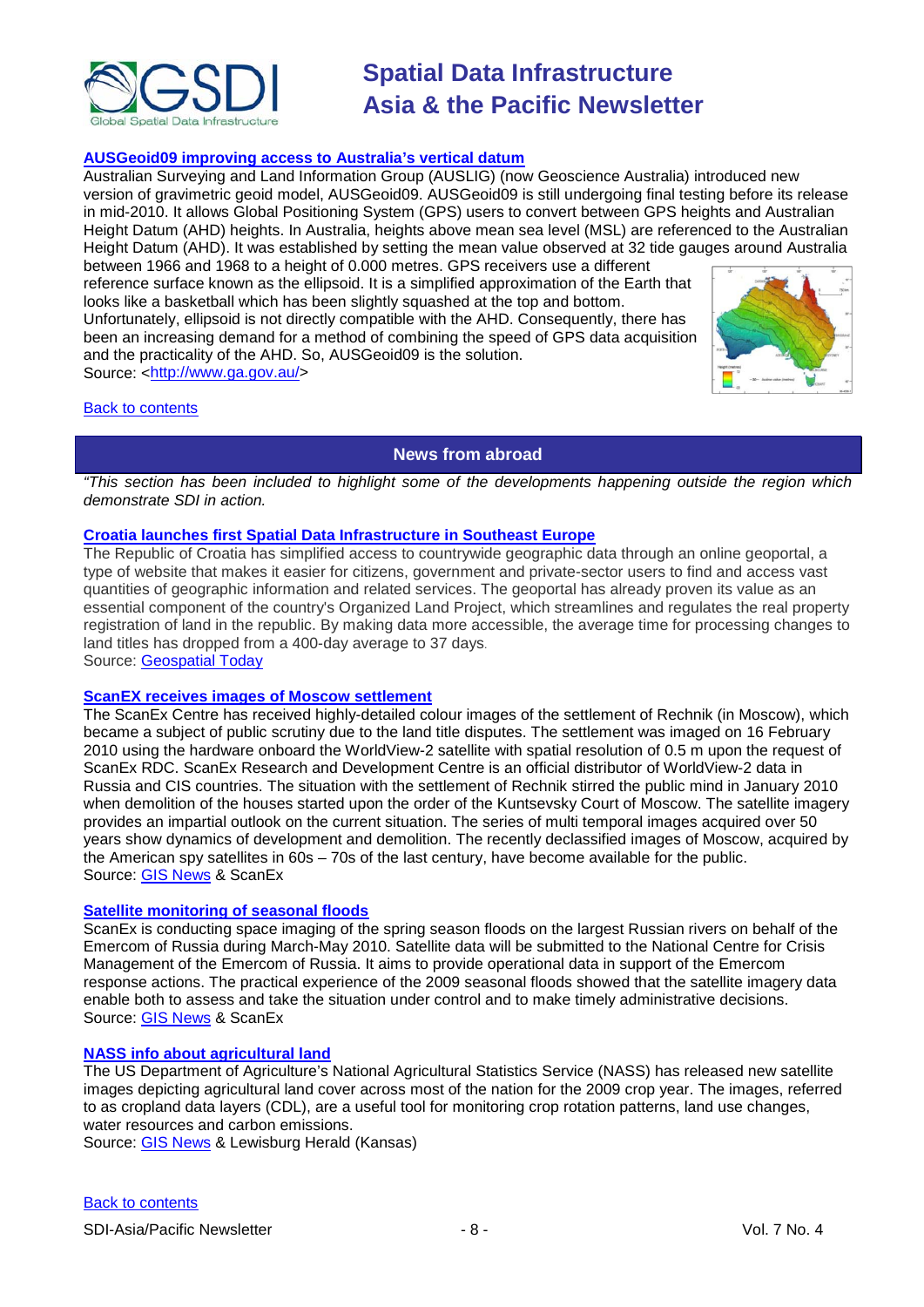

#### **[Surface completes thematic mapping of southern Brazil](http://www.gisdevelopment.net/news/viewn.asp?id=GIS:N_ulmrviybop&Ezine=mar0210§ion=News)**

Surface Real World Models has completed the thematic mapping and digital surface models (DSM) for the entire southern region of Brazil. Source: GIS News

#### **[Learning Through](http://blogs.esri.com/Info/blogs/gisedcom/archive/2010/03/01/fun-with-gis-39-learning-stem-thru-tragedy.aspx) Tragedy**

Once again, we have been delivered a stunning lesson in earth science. A tremendous earthquake (magnitude 8.5 or so) rocked Chile this weekend, spurring tsunami warnings across the Pacific. The questions I, as a geography teacher, would have asked my students are my standard three: "What's where? Why is it there? So what?" I wondered especially about this quake versus the one which caused such suffering in Haiti a month ago. To look at these, I decided to make some simple but powerful maps in [ArcView.](http://www.esri.com/arcview) It turned into a nice example of how "GIS is a power tool for STEM" (Science, Technology, Engineering, Mathematics). Source: ESRI GIS Community blog

#### **[Remote-sensing to study human evolution](http://news.sciencemag.org/scienceinsider/2010/03/researchers-seek-funding-to-study.html)**

A new report by *National Research Council* has recommended four new research initiatives over the next 10 to 20 years. One of them is to launch a major effort to locate new fossil sites using remote-sensing tools and traditional ground methods to survey new terrain. The point is to fill key gaps in the fossil record, such as when new species first appear and disappear, to see if there are links between these major events in human evolution and changes in the climate.

The researchers also called for a comprehensive program to drill ancient lakebeds and lakes on land, as well as in ocean basins, for example in the regions where humans evolved in the Rift Valley of Ethiopia and Kenya. This would help provide a record of climate changes in the local areas where human ancestors actually lived, given that the climate can vary dramatically in different parts of Africa. It would be part of a larger effort to reconstruct past environments in local habitats where fossils have been found. Source: [GIS News](http://www.gisdevelopment.net/news/viewn.asp?id=GIS:N_zovnpcrhds) & AAAS ScienceNews

#### **[Satellite imagery aids sales of solar devices –](http://www.mercurynews.com/search/ci_14634946?IADID=Search-www.mercurynews.com-www.mercurynews.com) North America**

Sungevity is the first solar company to shift the bulk of the sales experience online. The Web-based process, which provides aerial photographs of your house outfitted with solar panels and a firm price quote within 24 hours, is designed to make going solar fast and easy, as well as more affordable.

Sungevity's employees custom design solar systems using satellite imagery and mapping software instead of more costly home visits. Once a customer purchases the system, Sungevity contracts with local installers to put the panels on the roof.

… Using image feeds from Microsoft Virtual Earth and Bing Maps, employees create three-dimensional satellite photographs of houses that allow them to measure the length, width, pitch (slope) and azimuth (directional orientation) of a roof. Most solar companies send crews out to rooftops to take those measurements but Sungevity does it remotely in about 20 minutes.

Source: [GIS News](http://www.gisdevelopment.net/news/viewn.asp?id=GIS:N_enmaduprzy&Ezine=mar2210§ion=News) & the [San Jose Mercury News](http://www.mercurynews.com/search/ci_14066469?IADID=Search-www.mercurynews.com-www.mercurynews.com)

#### **[Kosmosnimki.Ru introduces hybrid view option](http://www.scanex.ru/en/news/News_Preview.asp?id=n1748870)**

The geo-portal, Kosmosnimki.Ru introduced the hybrid view option – map layers over satellite-based image. With this advancement, Kosmosnimki.ru can handle three view modes map, images and hybrid. The map overlay is based on the world map and the map of Russia data. An open tool Mapnik was used for rendering (drawing in form of raster images).

Source: [GIS Development](http://www.gisdevelopment.net/news/viewn.asp?id=GIS:N_jthdvbacio) & [www.ScanEx.ru](http://www.scanex.ru/)

#### **[Aviation industry gears ups for EGNOS launch](http://www.egnos-portal.eu/index.cfm?objectid=E0CFE90D-3680-11DF-93B6005056861A4B&type=dmNews)**

The aviation industry is preparing to use European Geostationary Navigation Overlay Service (EGNOS) once it is certified for the sector later this year, according to speakers at Galileo Application Days in Brussels, Belgium.

Studies have shown that the full adoption of EGNOS-enabled flight procedures, such as localised performance with vertical guidance (LPV), could produce savings of up to EUR 4 billion in Europe. Source: [GIS Development](http://www.gisdevelopment.net/news/viewn.asp?id=GIS:N_pzbojucsyd) & [www.egnos-portal.eu](http://www.egnos-portal.eu/)

…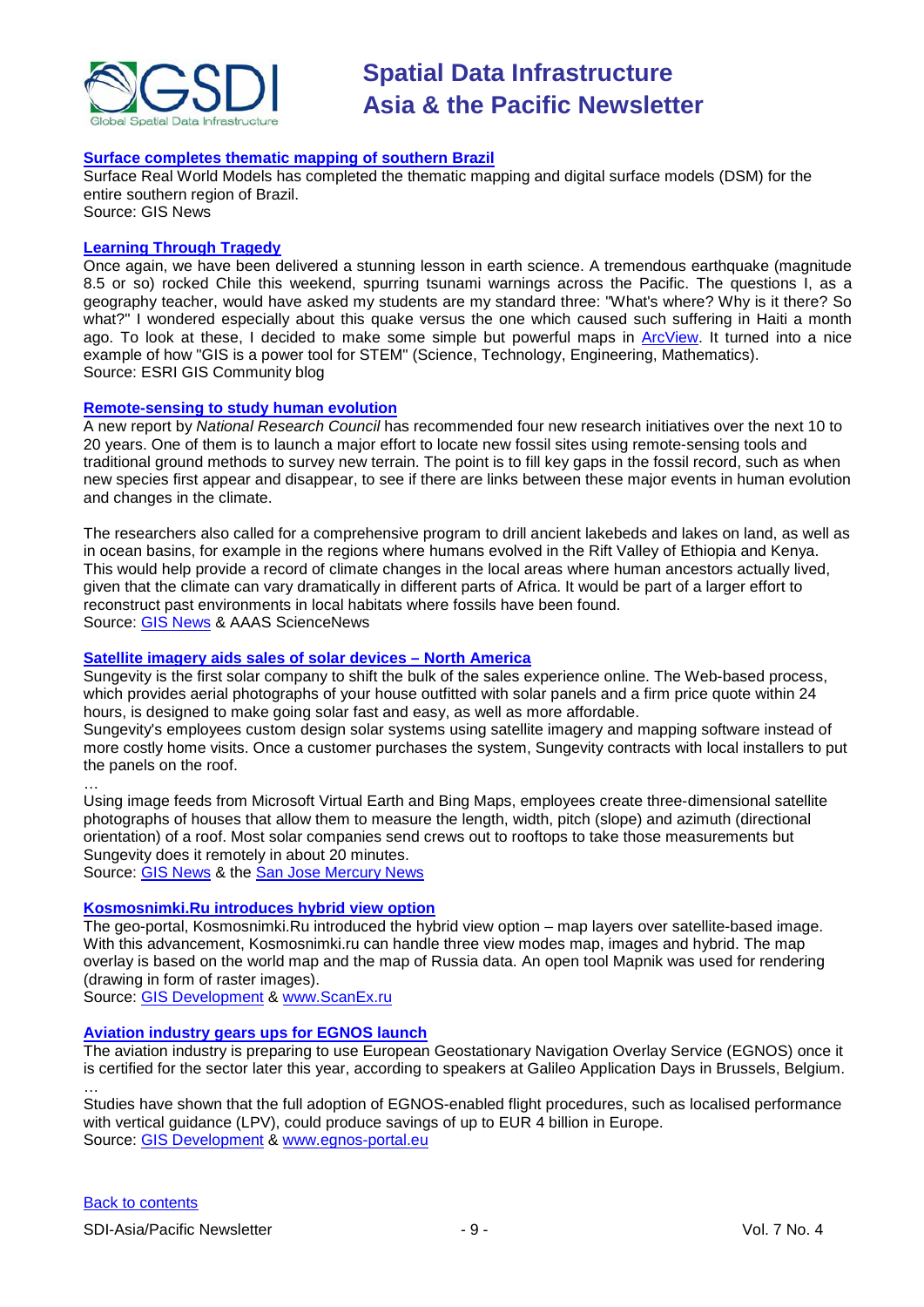

#### **[Map-based info about southern US forest](http://www.wri.org/press/2010/03/news-release-risks-southern-us-forests-highlighted-new-online-mapping-system)**

A new online system that maps a rich trove of environmental data of the southern US forests onto satellite images from the past 35 years has been launched by the World Resources Institute (WRI). The system, located at [SeeSouthernForests.org,](http://www.seesouthernforests.org/) highlights risks to these forests such as pest and pathogen outbreaks, active wildfires, potential climate change impacts and forest conversion to suburban development - the leading cause of southern U.S. forest loss in recent decades. The system also maps other features such as the region's protected areas and forest ownership.

Source: [GIS News](http://www.gisdevelopment.net/news/viewn.asp?id=GIS:N_emrqtslfih) & World Resources Inst News Release

#### **[Quality of climate data improving in Africa](http://www.monitor.co.ug/OpEd/Commentary/-/689364/873306/-/ahnej4z/-/)**

According to a report by the International Research Institute for Climate and Society on *Climate Risk Management in Africa*, advances in climate science are improving the availability and quality of climate data through data rescue techniques, satellite remote sensing and climate modelling through the development of new technologies.

Source: [GIS News](http://www.gisdevelopment.net/news/viewn.asp?id=GIS:N_eydvfcbhka) & The *Daily Monitor* (Uganda)

#### **[Penn State Public Broadcasting's Geospatial Revolution Project](http://geospatialrevolution.psu.edu/)**

The U.S. Penn State Public Broadcasting (PSPB) is developing the Geospatial Revolution Project, an integrated media and outreach program to help educate the public about the world of digital mapping and how it is changing the way we think, behave and interact. The Project consists of a series of web-based videos, each of which tells an intriguing geospatial story. Viewers will meet 'virtually,' inventive people who are using satellite, surveillance and location-based technologies to address some of the world's most difficult problems. The series will discuss the benefits of this proliferating technology, as well as concerns related to security and privacy. Release of the first episode is planned for mid-September 2010. The project also will include an outreach initiative in collaboration with educational partners, a chaptered program DVD and downloadable outreach materials. A preview video and more information about the project are available at the link above. Source: Wonkug Baek

#### **[More "Augmented Reality"](http://gisplusar.blogspot.com/2010/03/enhanced-vision-system-gm-augmented.html)**

Following the [item](http://www.ted.com/talks/blaise_aguera.html) in last month's newsletter, [GIS Development \(22 March\)](http://www.gisdevelopment.net/ezine/weekly/mar2210.htm) has this item:

American car maker General Motors (GM) has introduced a new augmented reality display windshield called "enhanced vision system." This augmented reality system detects the driver's position and perspective and displays important objects such as road signs and buildings to which he or she is aiming to go. It is still at the prototype level. However, you can have a car navigation system that is displayed on your car windshield. This kind of augmented reality display system provides a safer driving environment because the driver can pay attention to the road ahead while driving instead of looking at a navigation device on-screen. [Editors' note: The term "augmented reality" may require more precise definition in the future because of a danger that it may mean different things to different people.]

#### **Health - [GIS addresses stroke care](http://www.medscape.com/viewarticle/717929)**

new report on stroke care highlights the systematic changes that were required to achieve a remarkable reduction of 25% in stroke, heart disease and cardiovascular risk since the American Heart Association/American Stroke Association (AHA/ASA) committed to this goal a decade ago. One of the developments has been the use of GIS to understand how to address the quality of stroke care.

"GIS mapping — geospatial information mapping — has turned out to be a very powerful tool to identify disparities in care, based on geographic factors or patient characteristics, such as race/ethnicity, age, or socioeconomic means. Now, because we can overlay this information onto maps of the US, along with regional death rates and the location of stroke centers, we can identify regions of the country that need special attention and resources." Source: [GIS News](http://www.gisdevelopment.net/news/viewn.asp?id=GIS:N_kqlcrehxbu&Ezine=mar1510§ion=News) & [MedScape Today](http://www.medscape.com/) (free subscription required)

#### **[Gigantic crater in Congo discovered](http://news.softpedia.com/news/New-Massive-Crater-Possibly-Discovered-137047.shtml)**

With the help of satellite imagery, an Italian scientist team announced the discovery of Wembo-Nyama crater, a gigantic impact crater, in Democratic Republic (DR) of Congo. Source: [GIS News](http://www.gisdevelopment.net/news/viewn.asp?id=GIS:N_saobcpyhrv&Ezine=mar1510§ion=News) & [www.softpedia.com](http://www.softpedia.com/) news & [BBC](http://news.bbc.co.uk/2/low/science/nature/8526093.stm)

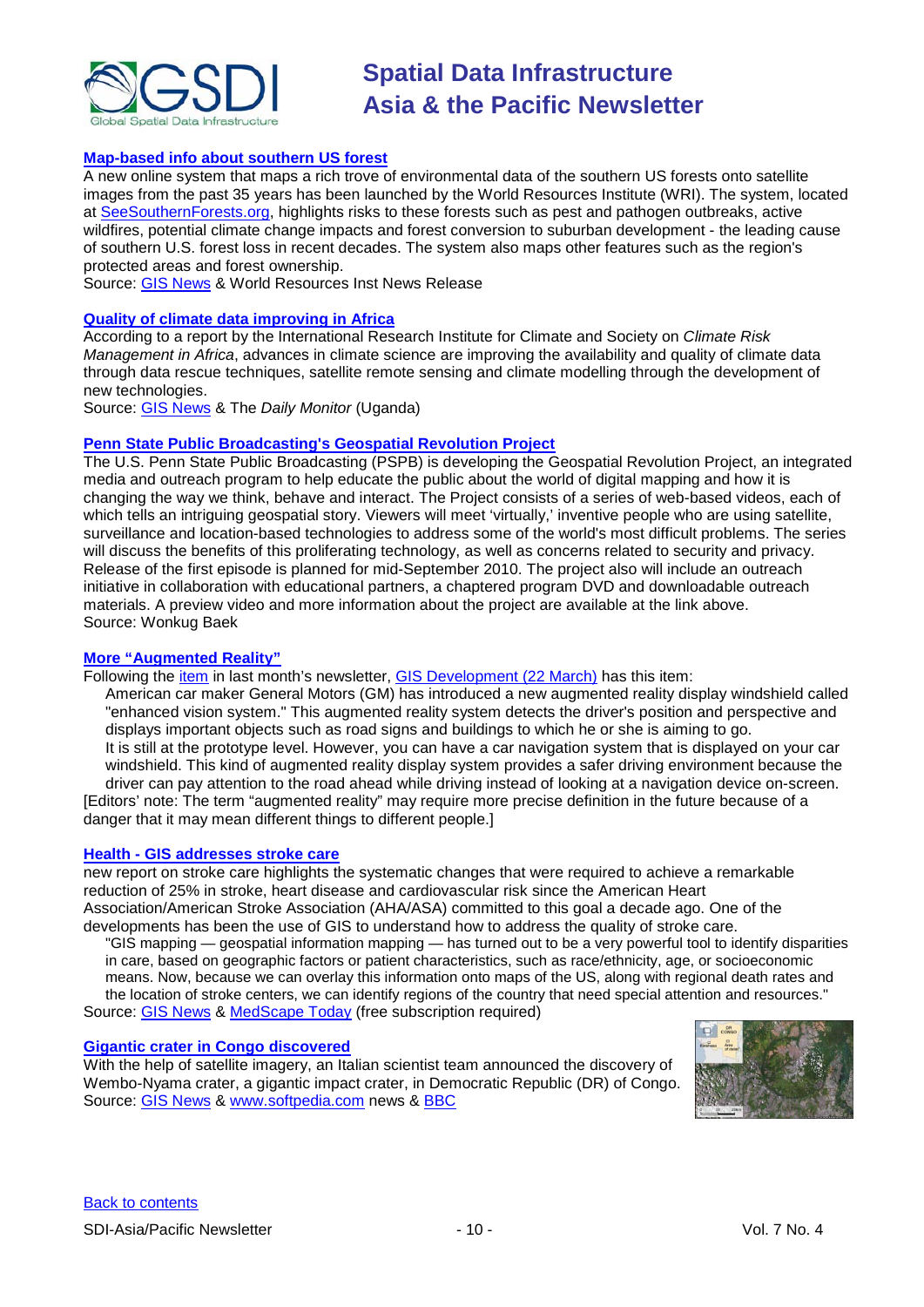

#### **"Take 10 Map" Showing 2010 [U.S. Census Participation Rates](http://2010.census.gov/2010census/take10map/)**

The U.S. Census Bureau rolls out new interactive Google Maps showing 2010 Census participation rates. The collaborative partnership with Google allows communities the ability to track how their area is responding to the once-a-decade count. The Census Bureau provides daily updates of the percentage of returned census forms using Google Maps and Google Earth. The Census Bureau encourages everyone to "Take 10" — that is to take 10 minutes to answer the 10 questions on the census form. The mail participation rate for the nation in 2000 was 72 percent. For every 1 percent increase in the national participation rate by mail, the Census Bureau can save taxpayers \$85 million by not having to send census takers door to door to households that failed to return the census form. If every household mailed back its 2010 Census form, the cost of taking the census would be reduced by \$1.5 billion. The "Take 10 Map" will feature an easy-to-embed local rate tracker (widget) that local community officials, businesses and media can add to their Web sites to encourage residents to participate in the census.

Source: [http://2010.census.gov](http://2010.census.gov/) [thanks to Wonkug Baek for this item]

#### **The UN, JRC and the World Bank issue a comprehensive building damage atlas for Haiti**

A comprehensive atlas of all damage caused in Haiti by the magnitude 7.0 earthquake on 12 January 2010 is now available to help planning recovery and reconstruction measures. The atlas, based on the comparison between pre-disaster satellite imagery and post-disaster aerial photos, provides an overview of building damage in the main affected cities in Haiti showing that almost 60,000 buildings, ten times more than initially estimated, were either destroyed or very heavily damaged. The Haiti building damage atlas was produced by the United Nations' Institute for Training and Research (UNITAR)/Operational Satellite Applications Programme [\(UNOSAT\),](http://www.unitar.org/unosat/) the European Commission's [Joint Research Centre \(JRC\),](http://ec.europa.eu/dgs/jrc/index.cfm) and the World Bank in support to the Post Disaster Needs Assessment (PDNA) process led by the Government of Haiti. The PDNA Atlas series is available for download at: [http://www.unosat.org/asp/prod\\_free.asp?id=52.](http://www.unosat.org/asp/prod_free.asp?id=52) For more information [click here.](http://www.unitar.org/pdna_unosat) Source: [UNITAR](http://www.unitar.org/) [thanks to Wonkug Baek for this item]

<span id="page-10-0"></span>[Back to contents](#page-0-0)

### **Articles**

#### **[FIG article of the month –](http://www.fig.net/pub/monthly_articles/march_2010/march_2010_potsiou_etal.html) March 2010**

"Rapid Urbanization and Mega Cities: The Need for Spatial Information Management" by Chryssy POTSIOU, Greece (edit.), Yerach DOYTSHER, Israel, Paul KELLY, Australia, Rafic KHOURI, France, Robin McLAREN, United Kingdom and Hartmut MUELLER, Germany

This paper briefly presents the resolutions of a research made within FIG Commission 3 on the topic. The extended research study is published in FIG publication 48. The goal of this research is to investigate the emerging needs, the current trends and the extent of using SDIs in selected megacities, but also to identify the emerging possibilities for using new technical tools for the governance of sustainable large urban areas applied by the surveying- mapping- data processing community. The methodology followed included experience gained through the general current FIG Com 3 activity to improve management of expanding urban areas, review of existing publications and other sources, Internet research on specific problems of megacities and on existing SDIs, on site visits to a selected number of megacities and interviews with individual decision makers in city administrations, and review and assessment of data received from questionnaires.

**[Children's places, spaces and PGIS](http://www.gisdevelopment.net/technology/emerging/Childrens-places-spaces-and-PGIS_Michael.htm)** by **Michael K. McCall,** ITC, University of Twente, Enschede, the Netherlands and CIGA, UNAM Morelia, Mexico **Abstract**

Mapping children's views of place and their concepts of space, and interpreting their mental maps have been addressed for a variety of purposes and from a variety of standpoints, from child psychology, pedagogy, environmental geography, health and safety management, and urban planning. This is a short overview of many of these investigations. Source: GIS Development

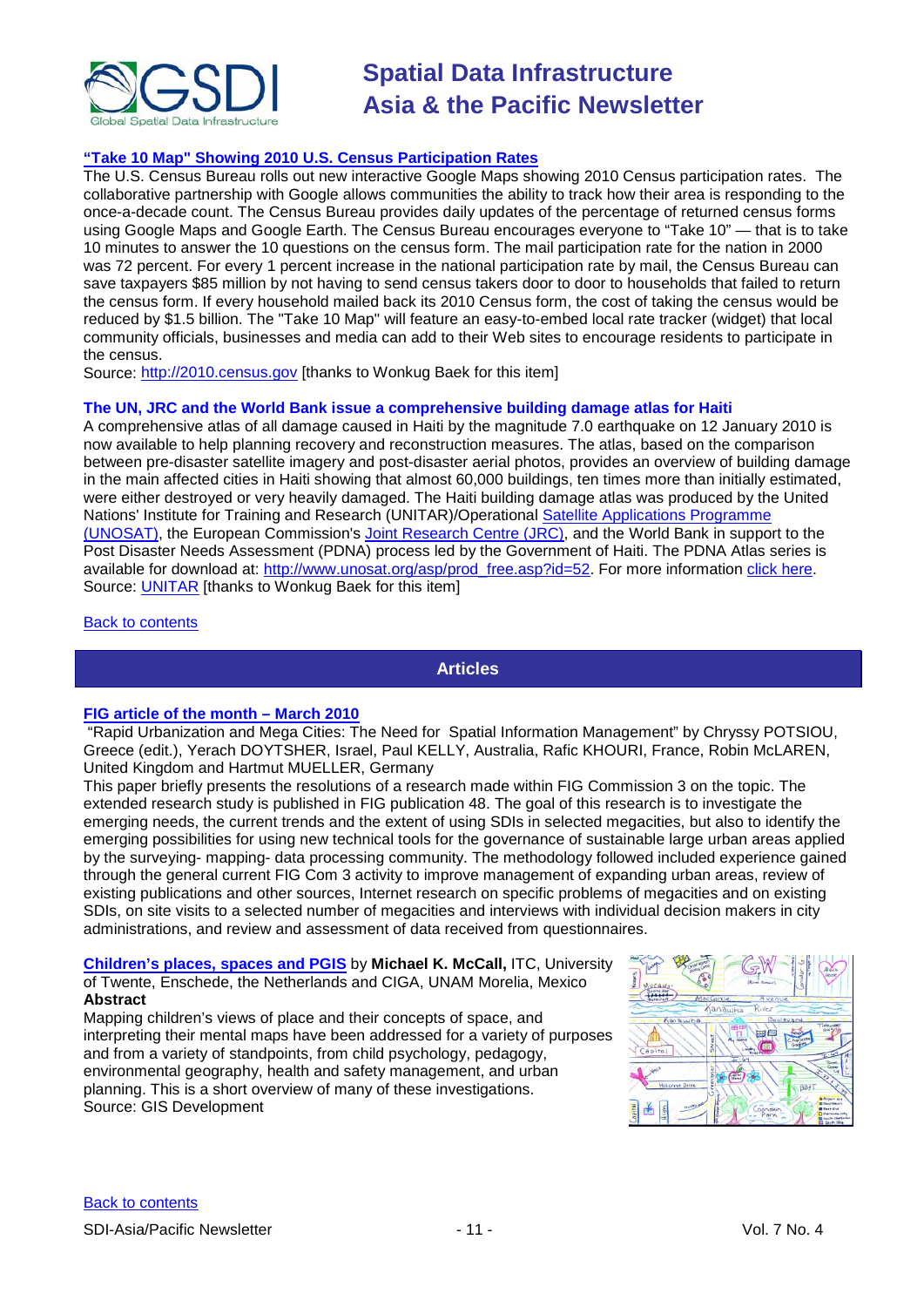

#### **[In GIS as in economics, a little knowledge is a dangerous thing \(Zimbabwe edition\)](http://www.ogleearth.com/2010/03/in_gis_as_in_ec.html)**

This blog discusses the conclusions incorrectly drawn from a comparison of Google Earth images when the different images were in fact the same. There is no suggestion that the researcher set out to deceive, rather it is suggested that the researcher may have deceived himself. A salutary lesson for us all. Source: [GIS Development \(March 22\)](http://www.gisdevelopment.net/ezine/weekly/mar2210.htm)

#### **[Public participatory GIS: A new kind of GIS Application?](http://www.gisdevelopment.net/technology/emerging/Public-participatory-GIS-A-new-kind-of-GIS-Application.htm)** by [Peter A. Kwaku Kyem,](mailto:kyemp@mail.ccsu.edu) PhD, GISP, Professor of Geography, Central Connecticut State University, Connecticut, USA.

The recent upsurge in the implementation of GIS projects in local and indigenous communities around the world provides clues to how the forces of technological change, advocacy, and public expectation have reshaped the course of GIS development and the power relations that define its research and applications. As GIS has continued to play an expanded role in the way we analyse spatial data, manage our resources, view, and understand spatial phenomena, the empowerment of underprivileged groups has emerged as a popular field of GIS research and applications. The practice is the result of a spontaneous merger of participatory learning and action methods with geographic information technologies (Rimbaldi e.t. al, 2005). The new initiative in GIS applications has come to be known as participatory GIS (PGIS). Additional terms that have been used to describe the community-based GIS Applications include public participation GIS (PPGIS) which was first used at the National Center for Geographic Information and Analysis (NCGIA) workshop at Orono in Maine, community integrated GIS (CIGIS) and recently, participatory 3-dimensional modelling (P3DM). To advocates and GIS experts who are engaged in PGIS applications, the technology provides a critical complement to grassroots efforts that are undertaken to empower communities and underrepresented members of society. Source: GIS Development

#### **[Mapping the Lie of the Land](http://www.vector1media.com/articles/features/12138-mapping-the-lie-of-the-land)** by David Mole and Adam Thomas

Satellite derived ground and structure stability information is increasingly being used by developers and engineers who require a detailed understanding of ground stability issues across the UK. David Mole and Adam Thomas explain how a new satellite technology will offer valuable insight into Britain's changing landscape at a time when the impact of climate change is making technology more important than ever. Source: V1 Media

#### **[How can maps provide motivation?](http://vector1media.com/dialogue/perspectives/12222-how-can-maps-provide-motivation)** by Matt Ball

With the 2010 U.S. Census underway, one of the more interesting items in the marketing and awareness campaign was released this week. Through a partnership with Google, the U.S. Census Bureau is publicizing participation rates through their [Take 10 Map](http://2010.census.gov/2010census/take10map/) that give varying levels of views down to the local neighborhood level. Besides being a fascinating map to navigate and consider how demographic and neighborhood makeup affect response rates, the map itself is a clever means to provide an incentive to trade on local pride and increase participation rates.

Source: V1 Media

#### **[SDIs and Regional Competitiveness](http://www.vector1media.com/articles/columns/11487-sdis-and-regional-competitiveness)** by Steven Ramage

SDIs are being developed to help address environmental concerns, disaster preparedness and emergency responsiveness there are other possibilities for benefiting from SDIs, namely regional competitiveness. This could mean public sector organisations who are currently experiencing budget cuts across the board could use activities relating to geospatial data to minimise budget cuts or maintain existing budget levels. This is because their activities provide a positive contribution to the regional economy, especially where the overriding objective is to build a knowledge economy. Source: V1 Media

<span id="page-11-0"></span>[Back to contents](#page-0-0)

### **Books and Journals**

*Archaeology and [Landscape in the Mongolian](http://asmmag.com/news/book-review-archaeology-and-landscape-in-the-mongolian-altai) Altai: An Atlas* by Esther Jacobson-Tepfer

James E. Meacham Photography by Gary Tepfer, ESRI Press, 225 pages ISBN: 9781589482326 2009

Reviewed by Jeff Thurston in Asian Surveying & Mapping



[Back to contents](#page-0-0)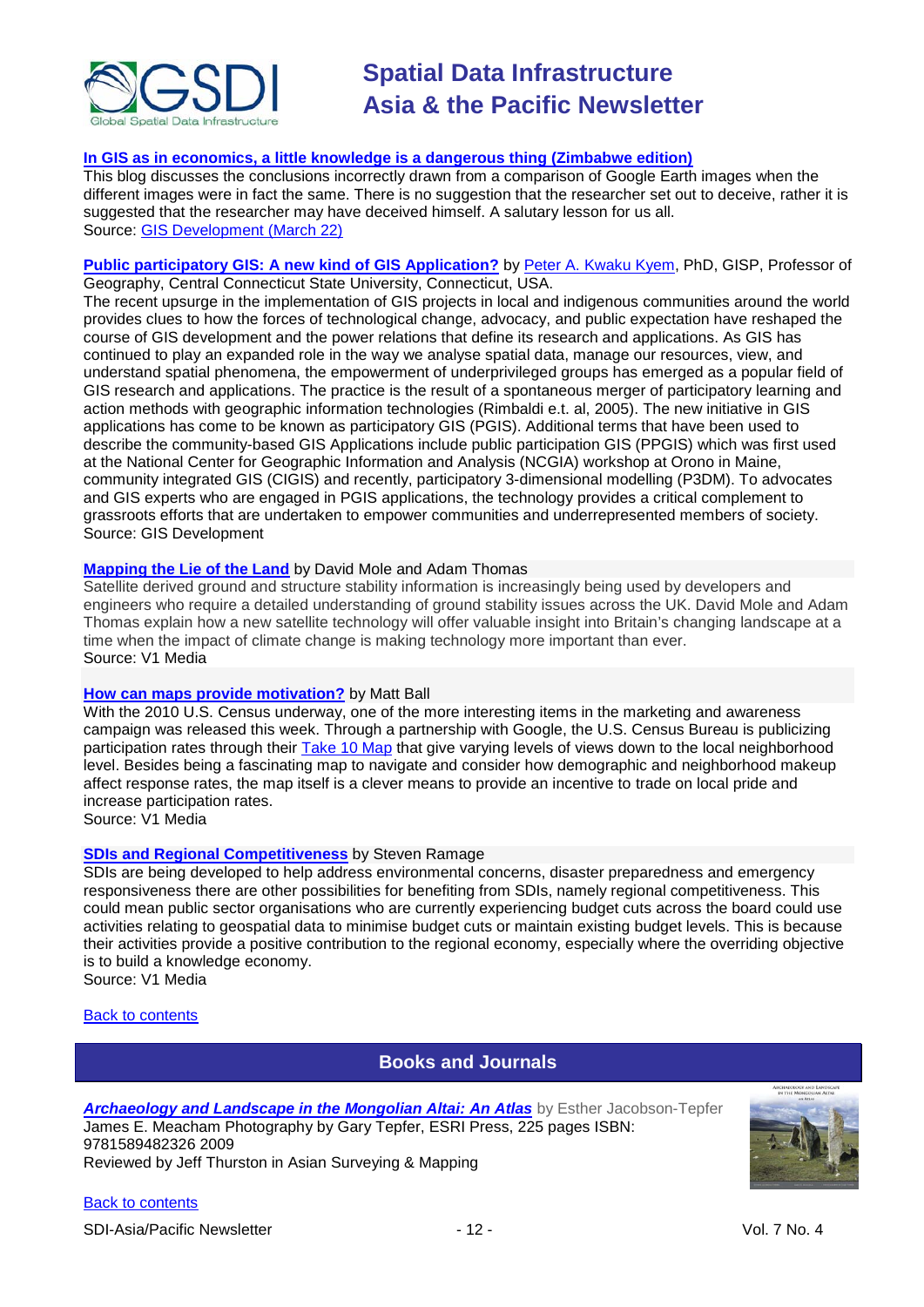

#### **[The Science of Storytelling Across an Archipelago](http://www.thejakartaglobe.com/lifeandtimes/the-science-of-storytelling-across-an-archipelago/362664)**

Even though Indonesia is an archipelago made up of more than 17,000 islands, it seems that maritime related issues are not popularly discussed. This is what motivated Balinese author, Andi Arsana to dedicate most of his writings to the topic, the author revealed during an interview in Wollongong, Australia, where he is currently based.

Andi is a doctoral candidate majoring in ocean affairs and the law of the sea at the University of Wollongong. He is also a lecturer at the Gadjah Mada University in Yogjakarta.

*Cincin Merah di Barat Sonne* by Andi Arsana, Indonesian language, 272 pages, Rp 44,000 (\$5), Published by Lingkar Pena.

[see also [Asian Surveying & Mapping\]](http://asmmag.com/features/a-geospatial-novel-why-not-)

#### **Sensors Anywhere**

The Open Geospatial Consortium, Inc. (OGC)® announces the availability of a new book "SANY - an open service architecture for sensor networks," available free at [<http://sany-ip.eu/publications/3317>](http://sany-ip.eu/publications/3317). The book provides an excellent introduction to OGC's Sensor Web Enablement (SWE) standards, which enable developers to make all types of sensors, transducers and sensor data repositories discoverable, accessible and useable via the Web. The acronym SANY stands for "Sensors Anywhere." As a major Integrated Project in the Sixth Framework Programme of the European Commission, SANY extends the interoperability advances of an earlier European project, ORCHESTRA, into the domain of environmental sensor networks and standardsbased sensor web enablement to support decision-making. OGC SWE standards were applied in SANY to three innovative risk management applications involving air pollution, marine risks and geohazards. These efforts yielded valuable reference implementations of sensor web Web services and geospatial processing Web services for decision support and data fusion. SANY is the work of the SANY consortium, a group composed of 16 partners from seven EU member states (Austria, Belgium, Germany, Spain, France, Poland, United Kingdom) and one associated state (Switzerland).

Source: [<http://www.opengeospatial.org>](http://www.opengeospatial.org/) [thanks to Wonkug Baek for this item]

*[Women & Geosciences News](http://www.aawg.org/AAWG/IMG/pdf/Women_Geosciences_News_No1.pdf)***, N°1** (December 2009) published by the [African Association of Women in](http://www.aawg.org/)  [Geosciences.](http://www.aawg.org/)

#### **[Philippine Cartography republished](http://www.mb.com.ph/articles/249692/mapping-out-history)**

Vibal Foundation is republishing the work of national artist for historical literature Carlos Quirino, called *Philippine Cartography* to spark interest in maps among a generation whose concept of cartography is limited to Google Maps. Source: [GIS News](http://www.gisdevelopment.net/news/viewn.asp?id=GIS:N_owxjhevnay) & Manila Bulletin Publishing news



#### **The Spatial Turn - [Inter-disciplinary Perspectives](http://www.vector1media.com/articles/reviews/11977-the-spatial-turn-inter-disciplinary-perspectives)**

The Spatial Turn is a collection of writings by 13 scholars about geography and space. The term Spatial Turn findsit's origin in the turning of geographical pursuit toward social and historical narratives. It emanates from the social sciences that reconsider space in the context of new dimensions in human geography. Reviewed by Jeff Thurston in V1 Magazine

#### <span id="page-12-0"></span>**[Back to contents](#page-0-0)**

### **Just for Fun!**



### **[GIS News "Image of the Week" \(March 15\)](http://www.gisdevelopment.net/ezine/weekly/imgoftheweekmar1510.htm)**

This sharply geometric pattern was noticed by me when searching for Area 51 in Google Earth. It is nowhere close to Area 51. It is strange that not a single placemark has been placed explaining this feature. Source: GIS News

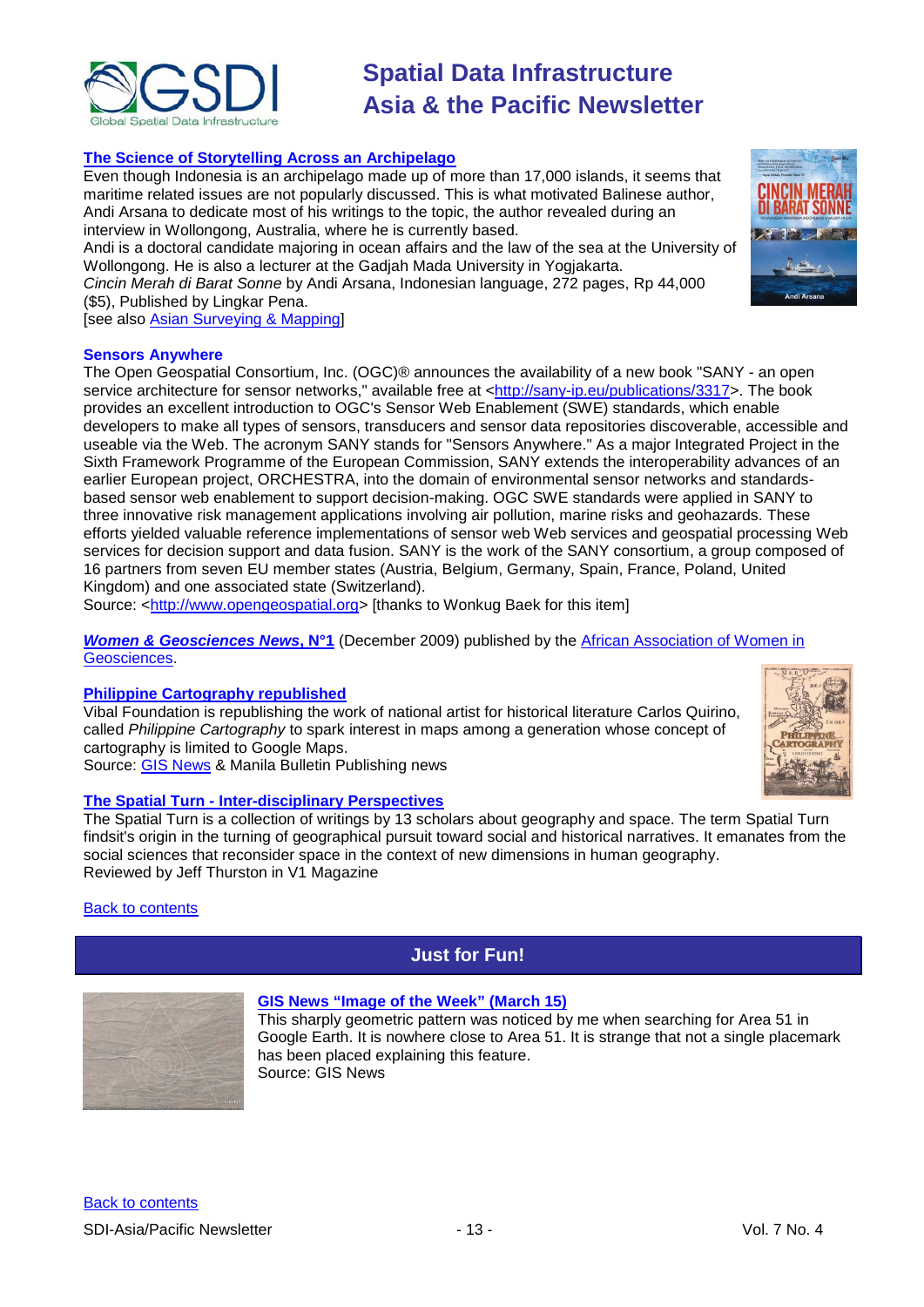

### **[Machine pieces together the ripped secrets of the East German state](http://www.timesonline.co.uk/tol/news/world/europe/article7070484.ece)**

Bertram Nickolay does not like doing jigsaws. This is strange, because for the past 15 years the German computer engineer has sweated over the most fiendish jigsaw puzzle imaginable, made up of 600 million scraps of paper.

Now he has solved it, thanks to a technological breakthrough that will enable Germany to reconstruct one of the most painful chapters of its history.

As the East German state crumbled in 1989, Erich Mielke, the chief of the secret police, better known as the Stasi, ordered his minions to destroy the most incriminating files, the hard evidence of a state founded on fear, spying, blackmail and betrayal.

… The Stasi's flimsy electric shredders (Reisswolfs: literally rip-wolves) collapsed under the strain, so the secret police continued the job by hand, working around the clock for three months. An astonishing 45 million documents were ripped up, and stuffed into rubbish bags.

…

In 1996 Dr Nickolay, an expert in image processing at the Fraunhofer Institute for Production Facilities and Construction Technology in Berlin, saw a television programme about the destroyed files and set about building a prototype machine that could do the job automatically. The result is the E-puzzler, **the most sophisticated digital pattern-recognition system in the world**.

In the Fraunhofer office in Berlin, Dr Nickolay displays a demonstration model of the invention which, he says, should complete the task of reconstructing all the ripped files in a matter of years. The German Government gave the go-ahead, and funding, for the first 400 bags to be reconstructed. In some ways the E-puzzler works like a human doing a jigsaw, only much faster and without the benefit of a box-lid to show what the puzzle should look like.

Source: The London Times

#### **[Emotional Cartography](http://blog.susagroup.com/2010/03/10/emotional-or-arousal-cartography/)**

Source: GIS News blogs

#### **[Chile city moves 10 feet by quake](http://seattletimes.nwsource.com/html/nationworld/2011292120_quake09.html)**

The massive magnitude 8.8 earthquake that struck off the coast of Chile last month moved the entire city of Concepción, the closest urban area to the quake's epicentre, at least 10 feet west. The results were obtained from precise global positioning satellite (GPS) measurements taken before and after the quake, which occurred off the Maule coast of Chile, according to scientist Mike Bevis of Ohio State University Source: [GIS News](http://www.gisdevelopment.net/news/viewn.asp?id=GIS:N_aidzgxsrlw&Ezine=mar1510§ion=News) & *The Seattle Times*

#### **[GPS hampers tourism in Geraldine, New Zealand](http://www.stuff.co.nz/timaru-herald/news/3509311/Tourists-expect-GPS-not-maps)**

Overseas tourists in New Zealand, hiring vehicles increasingly expect to find a satellite navigation system, not a map, in the vehicle. And that's not good news for the Geraldine community which has found itself the victim of the new technology with many tourists opting to take the shortest route supplied by their GPS system, bypassing Geraldine.

…

Timaru man Grant Dempsey is suggesting there could be another option to spending \$15,000 on new signs [to encourage tourists to call into Geraldine].

Back in 2008, while on an extended family holiday touring South East Queensland, Mr Dempsey found their satellite navigation system was very eager to take them off the "beaten track".

He described that as a scary prospect in a tropical state where distances were huge and mistakes costly in terms of time and fuel.

"It was also apparent that some locals were fed up with wayward tourists and developed a simple solution – large hand-painted signs stating `YOUR SAT NAV IS WRONG – GO BACK!'." Source: [GIS Development](http://www.gisdevelopment.net/news/viewn.asp?id=GIS:N_qimthruwdv) & the *Timaru Herald* (NZ)

**[LAND USE POETICS](http://thanetpress.blogspot.com/2010/03/land-use-poetics.html)**

OPEN EVENT: Sunday 28 March 2010 from 11am

at Crate Studio & Project Space Margate

Land Use Poetics is an international workshop and an exhibition about spatial practices, technologies and imaginaries. During an intense four day workshop ten artists and researchers from around Europe will gather in Thanet for an improvised field study of its everyday environs. Through walks, observations, interviews, or other more or less artistically influenced methods – the group will attempt to explore, understand, map out and

#### [Back to contents](#page-0-0)

SDI-Asia/Pacific Newsletter  $\sim$  14 - 14 - Vol. 7 No. 4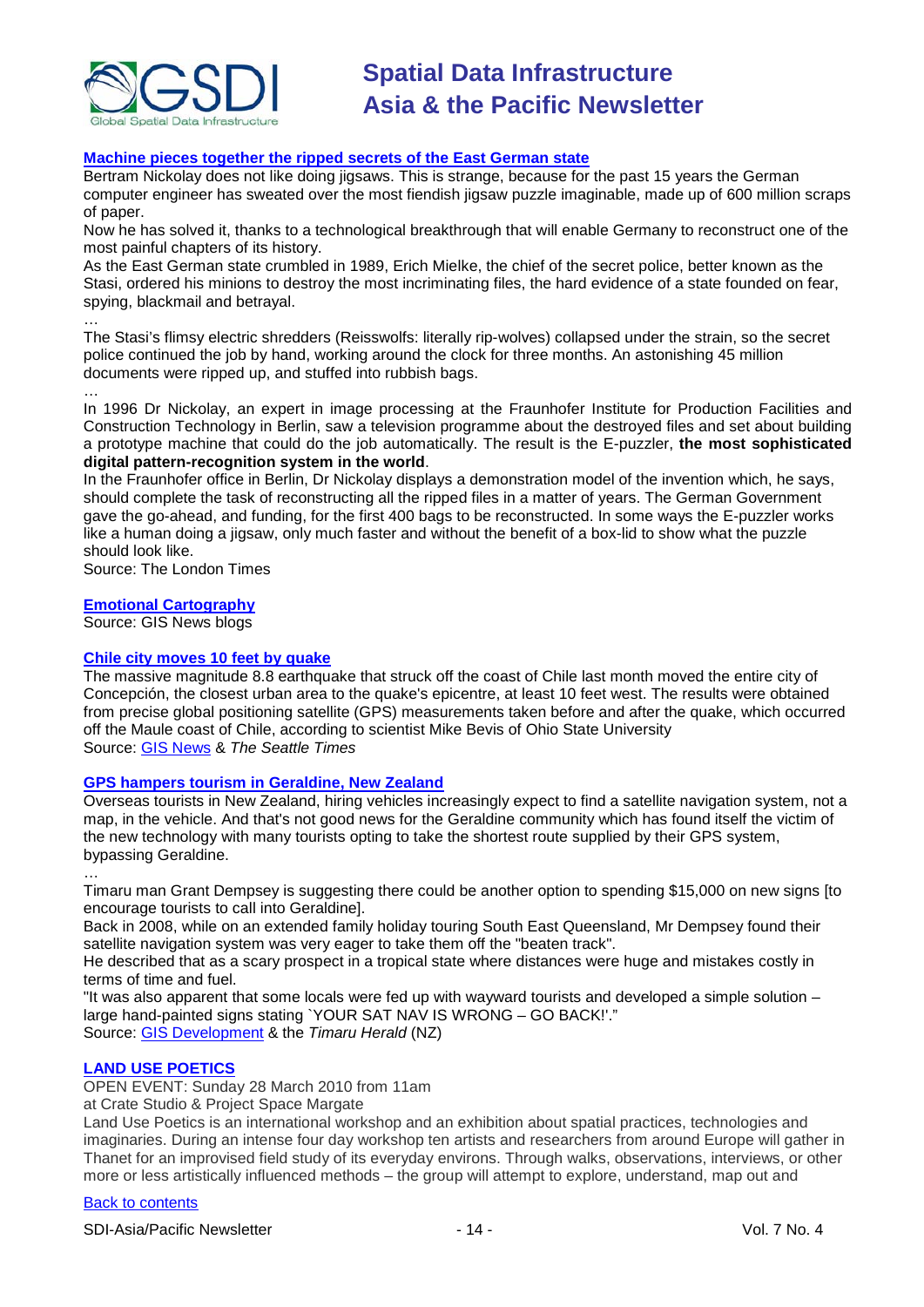

scrutinize the area and its different forms of land uses, the tentative result of which will be made public at an open event at Crate Space in Margate, Sunday the 28th of March, from 11am. Source: [GIS News \(March 29\)](http://www.gisdevelopment.net/ezine/weekly/mar2910.htm) & Thanet press release

#### **[Climate change eats up India-Bangladesh island dispute](http://en.mercopress.com/2010/03/24/climate-change-puts-an-end-to-india-bangladesh-island-dispute)**

Once a flashpoint in India-Bangladesh ties, the New Moore Island or Purbasha in the Bay of Bengal, which Dhaka called the South Talpatti, has ceased to exist, consumed by the rising sea. Source: [GIS News](http://www.gisdevelopment.net/news/viewn.asp?id=GIS:N_fvlrwgibqu) & Merco Press

#### <span id="page-14-0"></span>[Back to contents](#page-0-0)

### **Training Opportunities**

#### **[United Nations University and ESRI to Collaborate on GIS Research and Training](http://news.gislounge.com/2010/02/united-nations-university-and-esri-to-collaborate-on-gis-research-and-training/?utm_source=feedburner&utm_medium=feed&utm_campaign=Feed%3A+GeospatialPressReleases+%28Geospatial+Press+Releases%29)**

ESRI and United Nations University (UNU) recently approved a memorandum of understanding (MOU) at the university's headquarters in Tokyo, Japan. They will collaborate on research, create Centres of Excellence, promote the exchange of graduate students and provide GIS training opportunities within and by UNU. Source: GISLounge

#### **[Demographic and Health Surveys \(DHS\) course in Kenya](http://www.measuredhs.com/wn1/reports/Demographic%20health%20surveys_final%20flyer.pdf)**

University of Nairobi Enterprises and Services Ltd are offering a professional short course on Demographic and Health Surveys (DHS) for Health from June 21-25, 2010 in Nairobi, Kenya. The course provides an overview of DHS surveys and how to use DHS data to improve health programs.

DHS are nationally-representative household surveys that provide data for a wide range of monitoring and impact evaluation indicators in the areas of population, health and nutrition. Demographic and Health Surveys provide countries with a standardised tool to obtain indicators for the effective monitoring of national programs such as those on HIV/AIDS, health and family planning services available in a country. [Contact: Prof. Mwanthi](mailto:mmwanthi@uonbi.ac.ke) Source: Kate Lance

#### **[The New Professional Spatial Information Programs](http://www.geom.unimelb.edu.au/future/masters.html)** at the [University of Melbourne](http://www.unimelb.edu.au/)

**Master of Engineering (Geomatics)**

#### **Master of Spatial Information Science**

This item was extensively covered in [Volume 7, issue 3 \(March 2010\)](http://portal.gsdi.org/files/?artifact_id=688) of the SDI-AP newsletter and is here reprinted in abbreviated form.

#### **[Forestry GIS User Group Opens for Membership](http://www.vector1media.com/news/top-stories/53-corporate-news/8187-forestry-gis-user-group-opens-for-membership)**

ESRI has launched a new user group specifically for its forestry and timberland management customers. The newly formed ESRI Forestry Group (EFG) will build opportunities for foresters to learn about business solutions, network with like-minded professionals and develop professional growth. Source: Vector1Media

#### **UNIGIS MSc now in Australia**

The international UNIGIS MSc postgraduate degree is now offered in Australia through the UNIGIS study centre at the University of Canberra, ACT. Students are invited to enrol in a joint program combining the capacities from the University of Canberra and University of Salzburg, Austria.

This new UNIGIS study centre is led by Prof. George Cho at the Institute of Applied Ecology, University of Canberra. The program offers in-service distance education for professionals interested in GIS and Geoinformatics. Courses towards the MSc were launched with an on-site workshop in 2009 and lead students to obtain recognised international academic degrees.

Source: [http://www.unigis.net](http://www.unigis.net/)

#### **[Trimble Seminars](http://www.trimble.com/mgis/webinars.shtml)**

Trimble will launch a new series of web seminars for people with an interest in GPS and GIS. They will be offered every 4-6 weeks. The schedule for upcoming 'webinars' includes: an introduction to the new Yuma rugged tablet computer and VRS. Visit the **Trimble website** for more information. Source: [Asian Surveying & Mapping](http://www.asmmag.com/news)

#### [Back to contents](#page-0-0)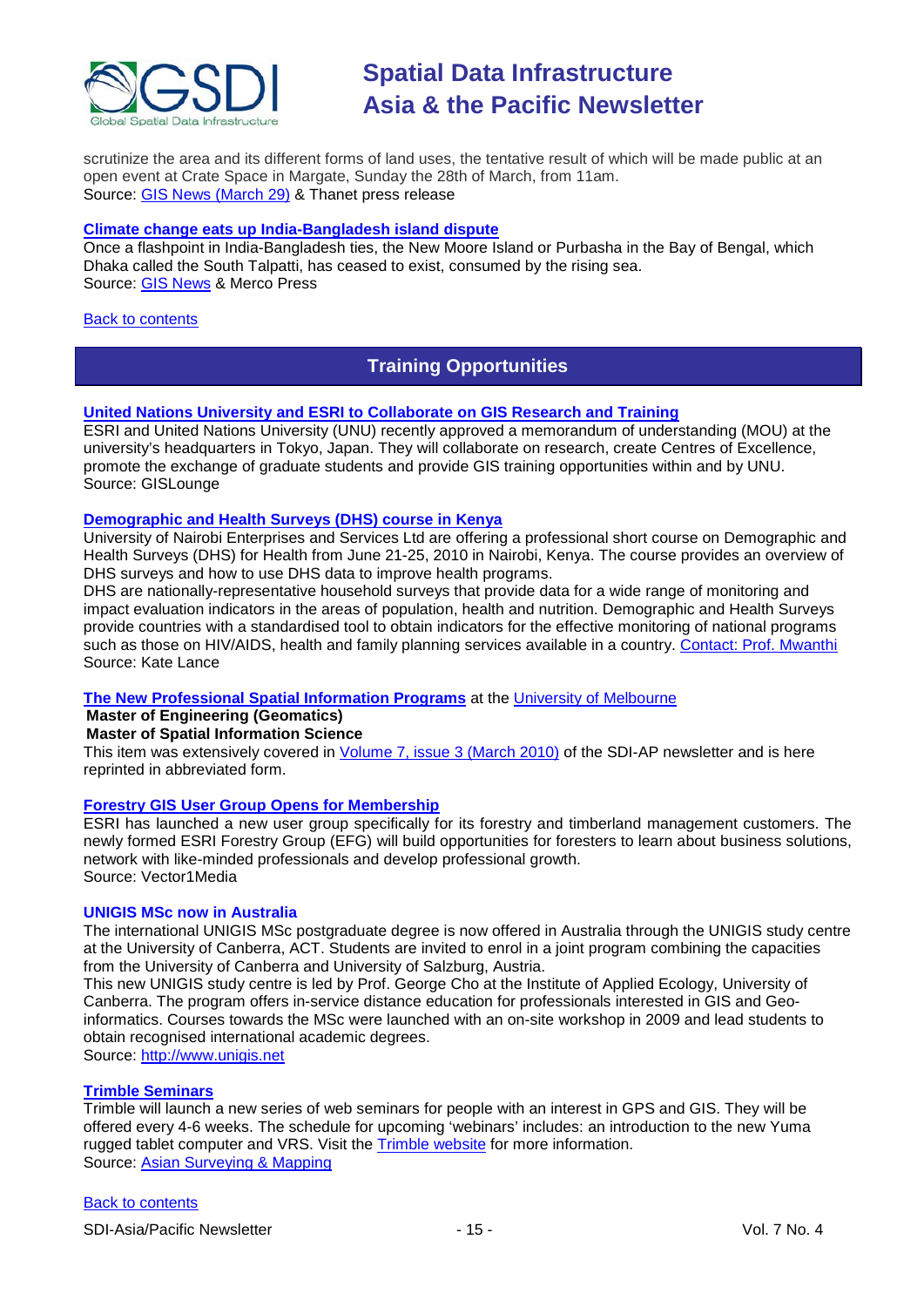

#### **Web Map Gallery**

#### [Web Map Gallery](http://www.directionsmag.com/webmapgallery/) | [Contribute Web Map](http://www.directionsmag.com/webmapgallery/?duty=Contribute)

Web Map Gallery is a resource for readers to see what others geospatial professionals have created. We encourage you to contribute to the gallery so that all may benefit from the breadth of geospatial applications now being used in many industries. Please feel free to use the link "Contribute Web Map" above to add your own Internet-based mapping application with as much information as necessary to explain your contribution. Source: [Directions Magazine](http://www.directionsmag.com/webmapgallery/)

#### **[GIS software training by ESRI](http://training.esri.com/gateway/index.cfm?fa=trainingOptions.gateway)**

ESRI now offers access to more than 40 beginning, intermediate and advanced instructor-led GIS courses through a variety of training alternatives and venues including

• Video teleconferencing training at the ESRI learning centers

• Virtual Classroom **online training delivered to students' own workplaces or home computers** Source: GIS News

#### **[ESRI Training Program](http://www.esrisingapore.com.sg/training.html)**

ESRI in Singapore has released its training schedule for the first part of 2010, up to next February. Seats are reserved on a first come, first served basis, upon registration. Training prerequisites will be as indicated in the course notes. For course outlines, contact [ESRI](mailto:training@esrisa.com) direct.

#### **[Geospatial technology update seminars scheduled for SE Asia](http://www.esri.com/news/releases/10_1qtr/geo-tech.html)**

ESRI and GIS Development will present free seminars to mapping agencies in Southeast Asia. The Geospatial Technology Update seminars will take place in Jakarta, Indonesia; Bangkok, Thailand; Hanoi, Vietnam; Kuala Lumpur, Malaysia; and Manila, Philippines. The seminars commenced January 2010. The seminars will outline technology trends in the geospatial community including how to take advantage of the Web 2.0 environment, the integration of topographic and remotely sensed data and how to best offer published data via cloud computing.

Mapping organisation staff members and managers and their affiliates, including national hydrographic and aeronautical agencies, are invited to attend the free, daylong program in their respective cities. For more information and to register, visit [http://www.GISdevelopment.net/GTUS.](http://www.gisdevelopment.net/GTUS) For more information on how mapping agencies use GIS software, visit [www.esri.com/maps](http://www.esri.com/maps)

#### **[FOSS 4G 2010 Workshops -](http://2010.foss4g.org/) Barcelona, Spain.**

This item was extensively covered in [Volume 7, issue 3 \(March 2010\)](http://portal.gsdi.org/files/?artifact_id=688) of the SDI-AP newsletter and is here reprinted in abbreviated form.

#### **September 6 Workshops (Monday afternoon, 15-18h)**

W-01: Web mapping with GeoServer

- W-02: gvSIG 1.9 user workshop
- W-03: Setting up an OpenStreetMap rendering toolchain
- W-04: Introduction to PostGIS
- W-05: Introduction to the Mapbender geoportal framwework
- W-06: Solid web mapping with Python
- W-07: Practical introduction to ZOO, the powerful WPS platform

### **September 7 Workshops (Tuesday morning, 9-12h)**

#### W-08: Getting started with MapServer

W-09: Quantum GIS and PostGIS: Solving spatial problems and creating web-based analysis tools

- W-10: FOSS4G routing with PgRouting tools, OpenStreetMap road data and GeoEXT
- W-11: Working with OpenLayers
- W-12: GeoNetwork for dummies, or how to setup an SDI in 3 hours
- W-13: Geospatial for java

W-14: Practical introduction to GRASS

Source: [FOSS4G 2010 press release 5](http://wiki.osgeo.org/wiki/FOSS4G_2010_Press_Release_5)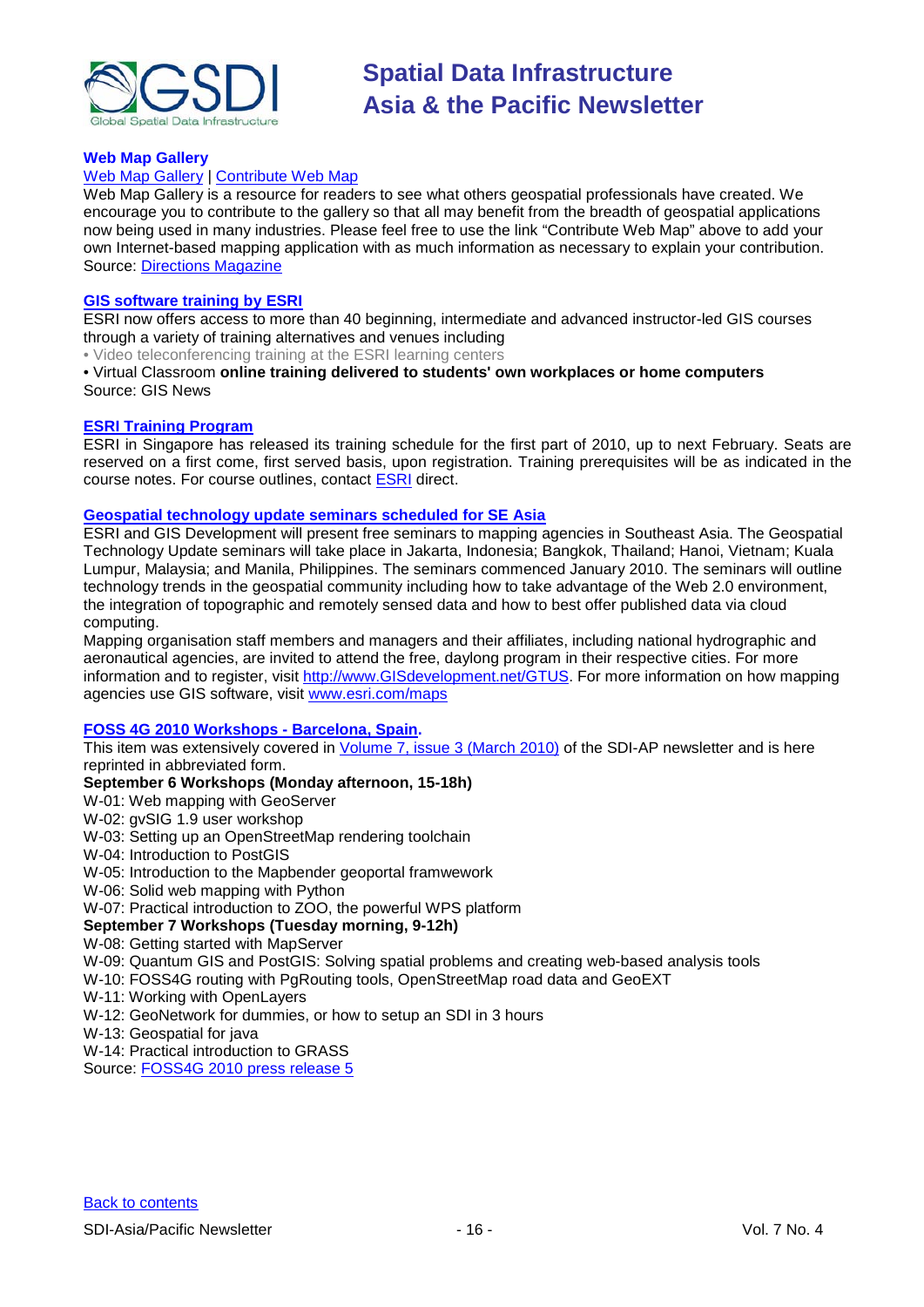

### **Funding Opportunities, Awards, Grants**

#### <span id="page-16-0"></span>**ESRI's Mashup Challenge Winners Announced**

Links to the winning mashups and related videos can be found at [http://www.esri.com/apimashup.](http://www.esri.com/software/mapping_for_everyone/api/mashup.html) Source: [Directions Magazine](http://www.directionsmag.com/press.releases/?duty=Show&id=45995)

#### **Asia - [RS and GIS Scholarships](http://www.ait.ac.th/AIT/admissions/Current_Scholarships)**

Remote Sensing and GIS field of study at Asian Institute of Technology (Thailand) has recently announced scholarships for this coming August 2010 semester. These scholarships will be granted to students who have excellent study records. Please take your chance to apply for this scholarship.

#### **[MapGuide Project Sponsorship](http://mapguide.osgeo.org/sponsorship) Program**

The MapGuide Project Steering Committee is pleased to announce the MapGuide Open Source Project Sponsorship and Donation program. This program provides a source of funding to help ensure the continued success of MapGuide Open Source. The full details of the program are available at the URL link above. Source: [OSGeo](http://www.osgeo.org/node/978)

#### **[NAVTEQ Global LBS](http://developer.navteq.com/site/global/market/lbs_challenge/p_lbs_home.jsp) Challenge**

The NAVTEQ Global LBS Challenge is focused on driving the development and visibility of innovative locationbased solutions (LBS) for wireless devices. The Global LBS Challenge has become the premier event in the wireless industry and a global symbol of LBS innovation and opportunity. From business applications to sports, travel and security, integrating the accuracy and richness of NAVTEQ digital map data facilitates the discovery of the next wave of LBS using dynamic positioning technology.

Winners are chosen by a panel of distinguished judges in each of five regions. Since the launch of the NAVTEQ Global LBS Challenge, over 32 per cent of the finalist companies have gone on to receive venture capital funding or launched commercially-distributed applications, many on major wireless carriers.

Further information on the registration process is available from [here](http://developer.navteq.com/site/global/market/lbs_challenge/p_lbs_home.jsp)

Thanks to Kate Lance & Wonkug Baek for this update on the Challenge:

**UPDATE: [Eight new sponsors for NAVTEQ LBS Challenge](http://corporate.navteq.com/webapps/NewsUserServlet?action=NewsDetail&newsId=824&lang=en&englishonly=false) Microsoft, Intel, Digital Globe, Alcatel-Lucent, Atlas CT, Imagination Technologies and Mobile Distillery** are the new added sponsors to the list. Previously announced sponsors were HTC, Blackberry, deCarta, DeviceAnywhere and Tanla. These sponsors are contributing to a prize pool valued at over \$10 million, mostly made of professional licenses (maps, geospatial platforms, software testing tools, etc).

Source: NAVTEQ

#### **Earn a PhD in Fuxin**

Professor Xu Aigong is seeking PhD students to study under him at Liaoning Technical University in Fuxin, China. His subjects of interest include geodesy and geomatics, GNSS, GIS and intelligent transportation systems. Students may be eligible for support under the 2010 Liaoning Provincial Government Scholarship Program. Email [Prof. Xu](mailto:%22xu_ag@126.com%22) for details

#### **[ICIMOD Photo Contest on Mountain Biodiversity](http://www.icimod.org/photocontest/2010/page/about)**

ICIMOD is organising a Photo Contest on 'Mountain Biodiversity' to mark the International Year of Biodiversity 2010 and raise awareness of the vital role that mountain biodiversity plays in sustaining life in the Hindu Kush Himalayan region and beyond. The themes of the competition reflect the theme of the [International Year of](http://www.cbd.int/2010/welcome/)  [Biodiversity 2010](http://www.cbd.int/2010/welcome/) 'Biodiversity is life. Biodiversity is our life', and the theme for the International Day for [Biological Diversity 22 May 2010](http://www.cbd.int/idb/2010/) 'Biodiversity, Development and Poverty Alleviation'.

#### Regional Scope

To qualify for the competition, images must be taken within the Hindu-Kush Himalayan portion of ICIMOD's regional member countries - Afghanistan, Bangladesh, Bhutan, China, India, Myanmar, Nepal, and Pakistan as shown in the [ICIMOD regional map.](http://www.icimod.org/index.php?page=43)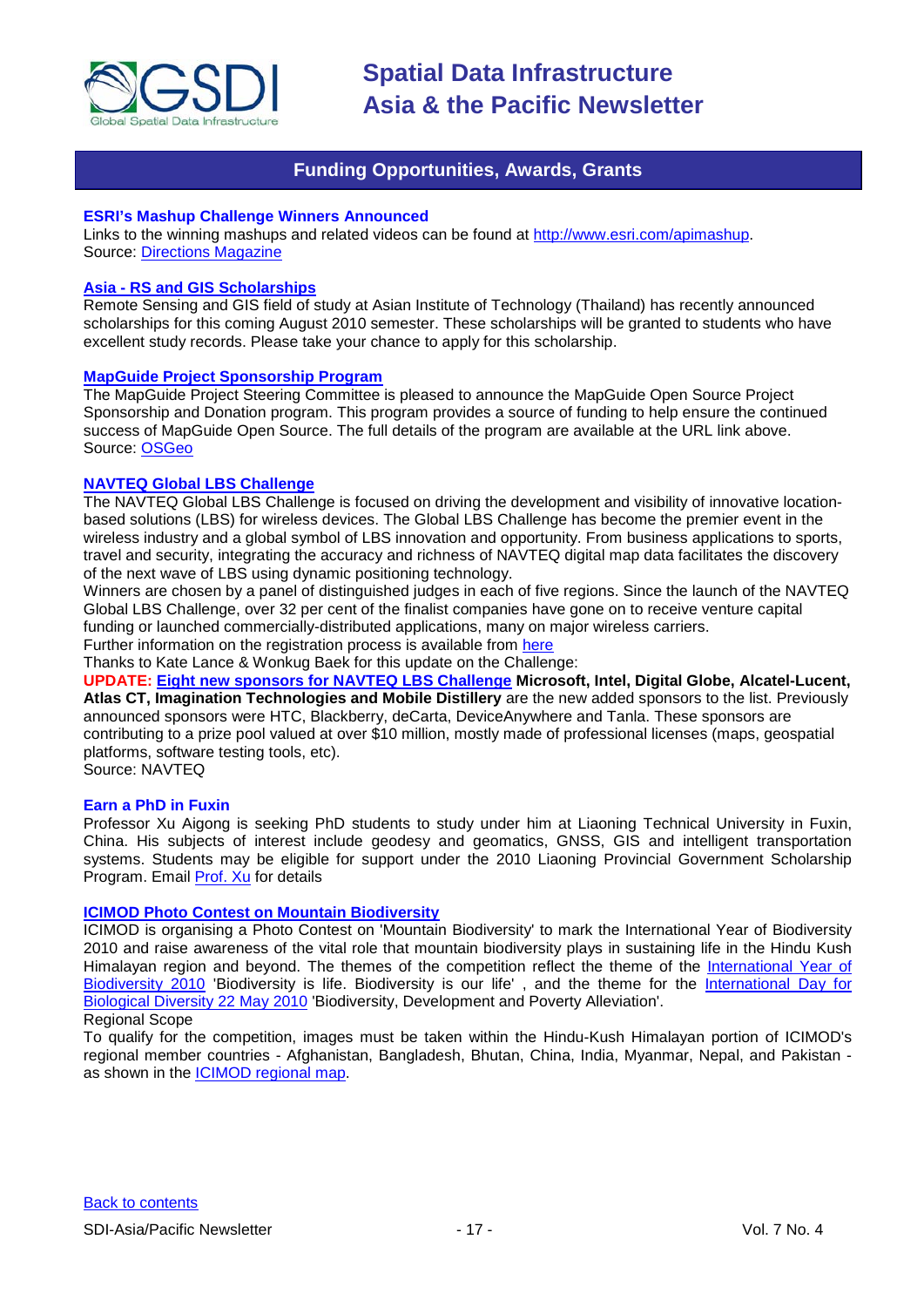

### **Employment Opportunities**

<span id="page-17-0"></span>**Spatial Jobs Online (Australia) Because of tight application closing dates the editors provide these websites for employment seekers to access directly:** <<http://www.spatialjobs.com.au/> > and < [http://www.GISjobs.com.au](http://www.gisjobs.com.au/) >

#### **Looking for a GIS - Geomatics Job in Canada?**

Here are some links: 1) [Geomatics Canada Job](http://geomaticscanada.com/jobs.cfm) Site; 2) [GeographyJobs.ca;](http://www.geographyjobs.ca/) 3) [GoGeomatics Canada;](http://canada.gogeomatics.net/frmHome.aspx) 4) [Geomatics Employment Center](http://gisjobs.ca/) Source: V1 Magazine

<span id="page-17-1"></span>[Back to contents](#page-0-0)

**Conference Proceedings**

#### **[2010 ESRI Developer Summit](http://www.esri.com/events/devsummit/index.html)**

#### **22-25 March**

View the [plenary demos](http://www.esri.com/events/devsummit/videos/index.html) and [tech session videos.](http://www.esri.com/events/devsummit/tech-session-videos/index.html) More technical information is going to be posted so check back for this additional information.

Source: [ESRI](http://www.esri.com/events/devsummit/index.html)

#### **[5th gvSIG Conference Proceedings available](http://jornadas.gvsig.org/comunicaciones/reports)**

The videos of the report sessions and workshops at the 5th gvSIG Conference, held the first week of December 2009, are now available.

All the videos are available with English and Spanish audio. They are available to be downloaded directly as well as online.

With this publishing, we pretend to bring the Conference closer to the interested people that could not attend the event, having the possibility to access to the recording of the different sessions.

#### **2010 NSGIC Midyear Conference Archive Published**

The National States Geographic Information Council (NSGIC) hosted the 2010 NSGIC Midyear Conference on March 7-10, 2010 in Annapolis, Maryland, USA. The NSGIC is an organization committed to efficient and effective government through the prudent adoption of geospatial information technologies (GIT). The archive of [PowerPoint presentations](http://www.nsgic.org/events/2010_midyear.cfm) and other materials from the 2010 NSGIC Midyear Conference, is now available.The archive includes the [final on-site agenda](http://www.nsgic.org/events/2010midyear/OnsiteAgenda.pdf) (PDF) as well as the final attendance roster (PDF) from the conference. [NSGIC's on-line conference](http://www.nsgic.org/events/archives.cfm) archives include materials from the 1999 Midyear conference to the present. Source:<http://news.nsgic.org/> & Wonkug Baek

<span id="page-17-2"></span>[Back to contents](#page-0-0)

### **Conferences, Events**

For upcoming events of global or major international interest, please visit the [upcoming conference list o](http://gsdi.org/events/upcnf.asp)n the GSDI website.

#### **[FIG 2010 Pre-Congress Program](http://www.asmmag.com/news/fig-2010-pre-congress-program)**

Online registration is now open for the FIG surveying congress to be held in Sydney, 11-16 April 2010. A local surveyor, John Brock, has arranged a history seminar on the two days leading up to the congress (9-10 April). Technical tours have also been organised, including a boat trip to historic Fort Denison. Source: [Asia Surveying and Mapping Magazine](http://www.asmmag.com/news/fig-2010-pre-congress-program)

#### **The editors welcome news of conferences & events from the newsletter subscribers**

[Back to contents](#page-0-0)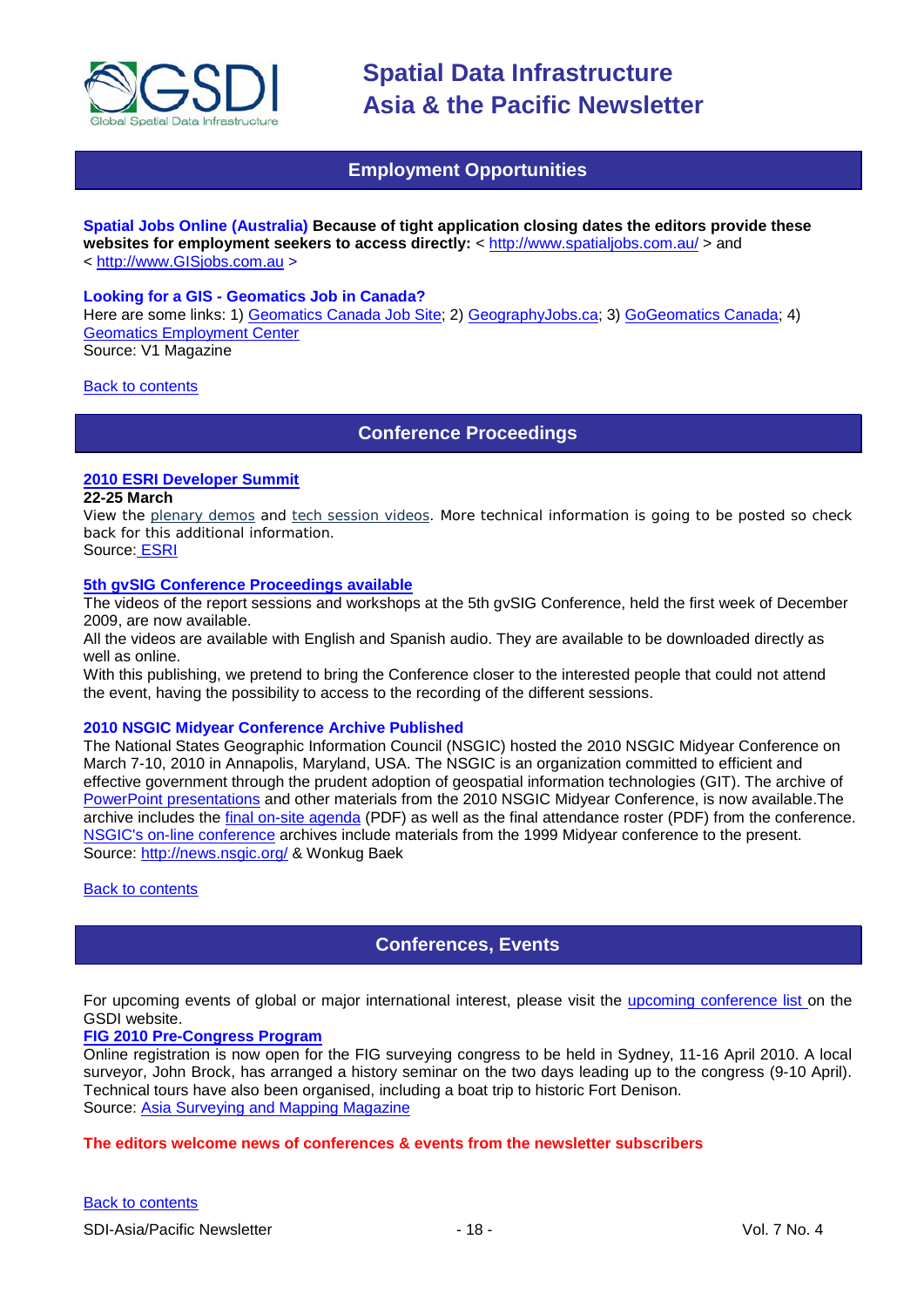

| <b>Date</b>        | <b>Location</b>      | <b>Event</b>                                                                                                                                                                                                                                                                                                                                                                                    |
|--------------------|----------------------|-------------------------------------------------------------------------------------------------------------------------------------------------------------------------------------------------------------------------------------------------------------------------------------------------------------------------------------------------------------------------------------------------|
| <b>April 2010</b>  |                      |                                                                                                                                                                                                                                                                                                                                                                                                 |
| $11 - 14$ APRIL    | Manama,              | <b>Geospatial Intelligence Middle East 2010</b>                                                                                                                                                                                                                                                                                                                                                 |
|                    | Bahrain              | <b>Email</b>                                                                                                                                                                                                                                                                                                                                                                                    |
| <b>11-16 April</b> | Sydney,<br>Australia | International Federation of Surveyors (FIG) Congress 2010<br>Contact<br>email                                                                                                                                                                                                                                                                                                                   |
|                    |                      | The deadline for submission of abstracts is 22 September<br><b>Alternative URL:</b><br>2009                                                                                                                                                                                                                                                                                                     |
|                    |                      | FIG 2010 Pre-Congress Program<br>Online registration is now open for the FIG surveying congress to                                                                                                                                                                                                                                                                                              |
|                    |                      | be held in Sydney, 11-16 April 2010. A local surveyor, John Brock,<br>has arranged a history seminar on the two days leading up to the                                                                                                                                                                                                                                                          |
|                    |                      | congress (9-10 April). Technical tours have also been organised,<br>including a boat trip to historic Fort Denison.                                                                                                                                                                                                                                                                             |
| 12-13 April        | Melbourne,           | The International Symposium on Coastal Zones and Climate                                                                                                                                                                                                                                                                                                                                        |
|                    | Australia            | <b>Change (ISCZ)</b> will be held 12-13 April, 2010 at Monash University<br>in Australia. The coastal zone will house 75 per cent of the world<br>population by 2025. However, coastal zones face severe socio-<br>economic and environmental problems, of which rising sea level is<br>just one problem. The symposium is sponsored by the Asia Pacific<br>Network for Global Change Research. |
|                    |                      | <b>Contact - Registration queries</b>                                                                                                                                                                                                                                                                                                                                                           |
|                    |                      | Email: Irene. Thavarajah@adm. monash.edu.au                                                                                                                                                                                                                                                                                                                                                     |
|                    |                      | <b>Contact - Further Queries</b>                                                                                                                                                                                                                                                                                                                                                                |
|                    |                      | Email: Charlotte.Fisher@sci.monash.edu.au                                                                                                                                                                                                                                                                                                                                                       |
| <b>13-14 April</b> | Trieste, Italy       | <b>The 3rd gvSIG Users Meeting</b>                                                                                                                                                                                                                                                                                                                                                              |
|                    |                      | This conference is jointly organised by the "Ispettorato                                                                                                                                                                                                                                                                                                                                        |
|                    |                      | Ripartimentale Foreste di Trieste and Gorizia," the "Dipartimento di                                                                                                                                                                                                                                                                                                                            |
|                    |                      | Scienze della Vita dell'Universit degli Studi di Trieste", the "Comune<br>di San Dorligo della Valle - Dolina Obina" and "Zavod za gozdov                                                                                                                                                                                                                                                       |
|                    |                      | Slovenije, OE Seana.<br>Those present at the event will know both the innovations in the                                                                                                                                                                                                                                                                                                        |
|                    |                      | latest versions of Desktop gvSIG and Mobile gvSIG, with the                                                                                                                                                                                                                                                                                                                                     |
|                    |                      | participation of the gvSIG Association and different success stories                                                                                                                                                                                                                                                                                                                            |
|                    |                      | submitted by users of the gvSIG Community of the above-                                                                                                                                                                                                                                                                                                                                         |
|                    |                      | mentioned countries. You can submit your abstracts now because                                                                                                                                                                                                                                                                                                                                  |
|                    |                      | the period for receipt of abstracts is now open.                                                                                                                                                                                                                                                                                                                                                |
|                    |                      | Likewise, registration is now open for the Conference.                                                                                                                                                                                                                                                                                                                                          |
|                    |                      | The conference is free to attend.                                                                                                                                                                                                                                                                                                                                                               |
| April 13-15, 2010  | Toronto, Ontario     | <b>GeoTec 2010 - Increasing Productivty, Potential and Profits</b><br>Call for Presentations - 2010 GeoTec Event                                                                                                                                                                                                                                                                                |
|                    |                      | DEADLINE EXTENDED! - Submissions due December 7, 2009                                                                                                                                                                                                                                                                                                                                           |
|                    |                      | <b>Contact Kathleen Hastings</b>                                                                                                                                                                                                                                                                                                                                                                |
| <b>14-16 April</b> | Zahedan, Iran        | 4th International Congress of the Islamic World Geographers                                                                                                                                                                                                                                                                                                                                     |
|                    |                      | (ICIWG2010)                                                                                                                                                                                                                                                                                                                                                                                     |
|                    |                      | Abstract deadline has passed.                                                                                                                                                                                                                                                                                                                                                                   |
|                    |                      | This congress is a chance for scholars across Iran and the world to                                                                                                                                                                                                                                                                                                                             |
|                    |                      | exchange ideas and offer solutions to address obstacles facing the                                                                                                                                                                                                                                                                                                                              |
|                    |                      | Islamic world and furthermore, to achieve sustainable development.                                                                                                                                                                                                                                                                                                                              |
|                    |                      | Information Technology advances, especially in Information<br>Management as well as new technologies in Geographic Sciences                                                                                                                                                                                                                                                                     |
|                    |                      | such as Geographic Information System (GIS) and Remote                                                                                                                                                                                                                                                                                                                                          |
|                    |                      | Sensing (RS) are very important to the geography community.                                                                                                                                                                                                                                                                                                                                     |
|                    |                      | Contact.                                                                                                                                                                                                                                                                                                                                                                                        |
| 25-29 April        | Phoenix, Arizona     | <b>2010 GITA</b>                                                                                                                                                                                                                                                                                                                                                                                |
|                    |                      | <b>Email</b>                                                                                                                                                                                                                                                                                                                                                                                    |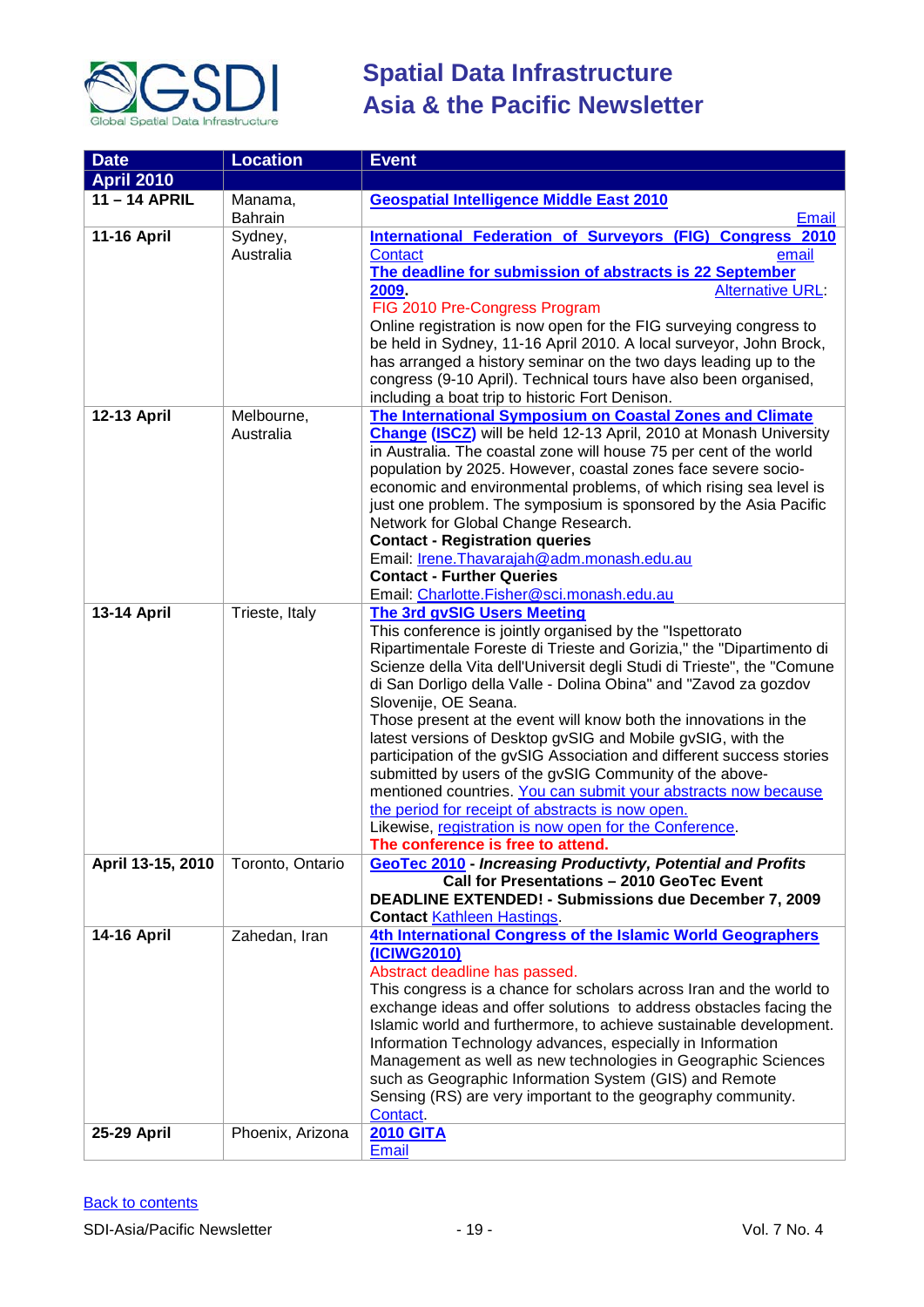

| <b>April 26-28</b> | Al-Khobar City,<br>Saudi Arabia                   | <b>The Fifth National GIS Symposium and Exhibition.</b><br>Featuring a state-of-the-art exhibit, plenary, keynote and technical<br>sessions, the symposium will bring all stakeholders in the<br>geospatial domain - academia, researchers, students and the<br>industry – onto one platform for interaction, sharing and discussion<br>on various topics such as collaboration on spatial technology and<br>experiences gained. For further details, check the website.<br>Contact                                                                                                                                                                                                                    |
|--------------------|---------------------------------------------------|--------------------------------------------------------------------------------------------------------------------------------------------------------------------------------------------------------------------------------------------------------------------------------------------------------------------------------------------------------------------------------------------------------------------------------------------------------------------------------------------------------------------------------------------------------------------------------------------------------------------------------------------------------------------------------------------------------|
| <b>26-28 April</b> | Singapore                                         | <b>Spatially Enabled Government Asia - Singapore - 2010</b><br>Spatially Enabled Government Asia will focus on the strategies<br>for data management and data sharing. Email                                                                                                                                                                                                                                                                                                                                                                                                                                                                                                                           |
| <b>26-29 April</b> | Sendai, Japan                                     | <b>PICES Symposium, an international symposium on Climate</b><br>Change Effects on Fish and Fisheries: Forecasting Impacts,<br>Assessing Ecosystem Responses and Evaluating Management<br>Strategies.<br>Abstract submission deadline: November 30, 2009<br>Financial support application deadline: January 15, 2010                                                                                                                                                                                                                                                                                                                                                                                   |
| 26 - 30 April      | San Diego,<br>California,<br><b>United States</b> | <b>ASPRS 2010 Annual Conference</b><br><b>Organiser:</b> American Society for Photogrammetry & Remote<br>Sensing<br><b>Contact: 5410 Grosvenor Lane</b><br>Suite 210<br>Bethesda, MD 20814<br>Phone: 301 493 0290 x106<br>Fax: 301 493 0208 Email                                                                                                                                                                                                                                                                                                                                                                                                                                                      |
| <b>28-29 April</b> | Kuala Lumpur,<br>Malaysia                         | The 6th International Remote Sensing and GIS Conference and<br><b>Exhibition (MRSS 2010)</b> is being organised by the Malaysian<br>Remote Sensing Society (MRSS) and Universiti Putra Malaysia. It<br>is scheduled for 28-29 April, 2010 at PWTC in Kuala Lumpur.<br>MRSS has issued a call for papers for the conference.<br>Contact E-mail (Attn: Ms Nuraini Bt Abdul Thalib)                                                                                                                                                                                                                                                                                                                       |
| <b>May 2010</b>    |                                                   |                                                                                                                                                                                                                                                                                                                                                                                                                                                                                                                                                                                                                                                                                                        |
| 17-21 May 2010     | Chicago, USA                                      | The 2010 International Symposium on Collaborative<br><b>Technologies and Systems (CTS 2010)</b><br><b>Contact</b> contact one of the Symposium's Co-Chairs:<br><b>Bill McQuay or Waleed W. Smari.</b><br><b>Workshop on Sensor Web Enablement 2010 (SWE2010)</b><br>As part of The 2010 International Symposium on Collaborative<br><b>Technologies and Systems (CTS 2010)</b><br>Abstract Submission Deadline: December 18, 2009<br>Paper Submission Deadline: January 8, 2010<br>Notification of Acceptance: February 7, 2010<br>Registration & Camera-Ready Paper Due: March 1, 2010<br>Note that the workshop paper submission deadline is different<br>from that of the CTS 2010 main conference. |
| 19-21 May          | Istanbul,                                         | <b>INTERGEO East 2010</b>                                                                                                                                                                                                                                                                                                                                                                                                                                                                                                                                                                                                                                                                              |
| <b>UPDATED</b>     | <b>TURKEY</b>                                     | The conference theme is Recent Problems in Geodesy and Related<br>Fields with International Importance. Project developments in<br>Turkey, Southeastern Europe and the Middle-East also will be<br>emphasised. Subject areas include:<br>- Land Management and Cadastre,<br>- GIS Technologies,<br>- Photogrametry and Cartography,<br>- Modern Technologies in Geodesy, Satellite Technologies,<br>- Education,<br>- Case Studies,                                                                                                                                                                                                                                                                    |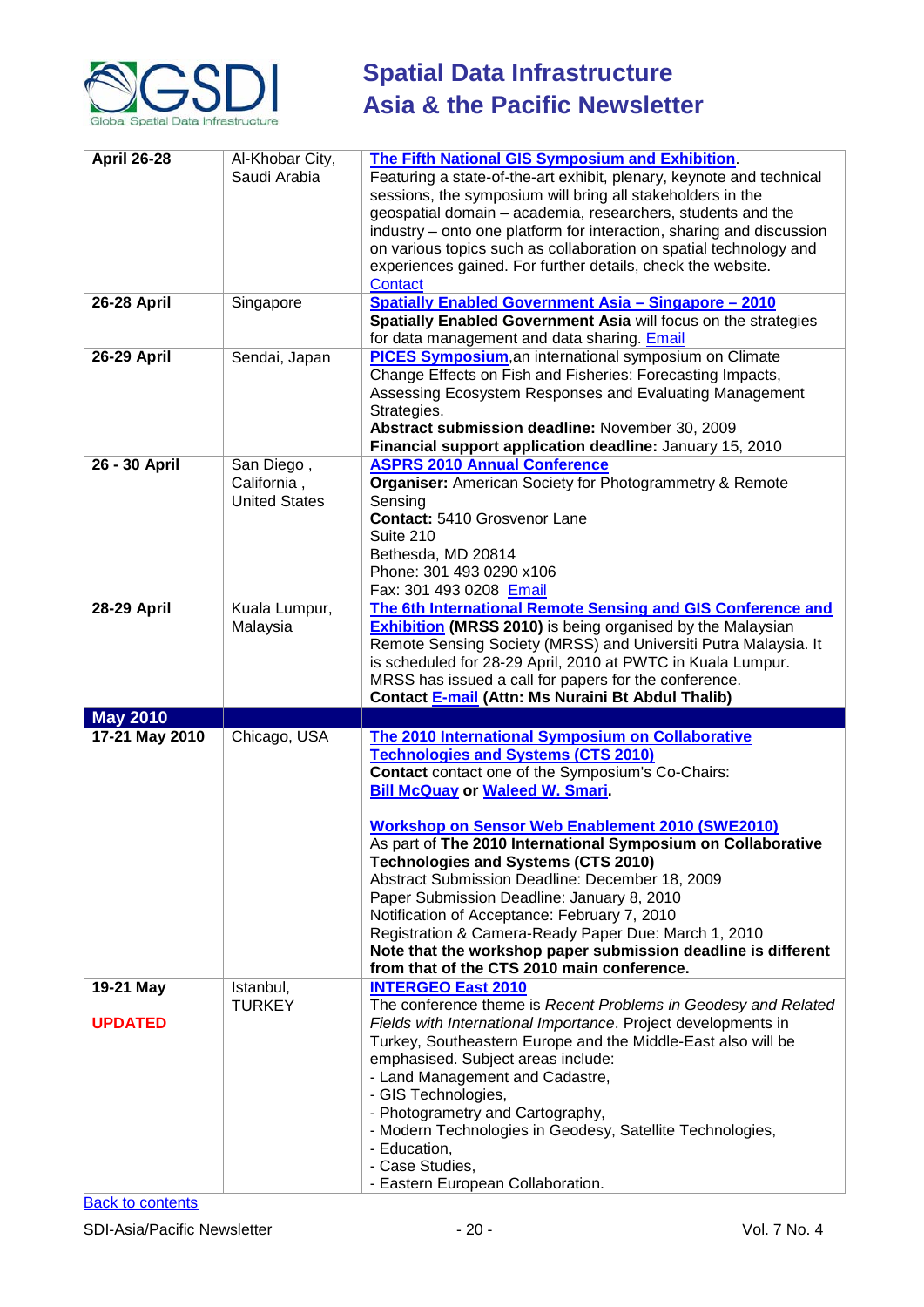

|                                |                              | The conference is co-organised by ISPRS (International Society for<br>Photogrammetry and Remote Sensing) and Istanbul Technical<br>University Faculty of Civil Engineering. The conference will be held<br>in English. Address questions to project manager Daniel Katzer.                                                                                                                                                                                                                                                                                                                                                       |
|--------------------------------|------------------------------|----------------------------------------------------------------------------------------------------------------------------------------------------------------------------------------------------------------------------------------------------------------------------------------------------------------------------------------------------------------------------------------------------------------------------------------------------------------------------------------------------------------------------------------------------------------------------------------------------------------------------------|
| 19-21 May<br><b>NEW</b>        | Beijing                      | The first China Satellite Navigation Conference (CSNC)<br><http: www.beidou.org=""></http:><br><b>Contact</b>                                                                                                                                                                                                                                                                                                                                                                                                                                                                                                                    |
| 20-21 May 2010                 | Taipei, Taiwan               | 7th Taipei International Digital Earth Symposium (TIDES 2010)<br>Abstract deadline: December 31, 2009.<br>This year's theme is "Digital Earth for the New Generation Towards<br>a Green Earth", and topics are related to the fields of Earth<br>Observation and Technology, Social Science and Education, and<br>Environmental Change and Strategy. The focus through these<br>discussions is to upgrade Digital Earth education for the young<br>generation and attract more young people to become involved in<br>Digital Earth study, to help restore the balance now missing in our<br>relationship with the Earth. Contact |
| 26-28 May                      | Hong Kong                    | The 14th International Symposium on Spatial Data Handling<br>Organisers are inviting abstracts related to the theme Theory,<br>Modelling and Concepts in Geospatial Information Science. The<br>event will explore topics such as digital cartography, data modelling<br>for social science and interoperability. The deadline for abstracts is<br>31 August. A pdf flyer is available at International Symposium<br>Announcement                                                                                                                                                                                                |
| $27 - 28$ May                  | Bishkek,<br>Kyrgyz Republic  | <b>Fourth Central Asia GIS Conference (GISCA 2010)</b><br>Water: Life, Risk, Energy and Landuse<br>Contact: Dr. Akylbek Chymyrov Tel: +996 (312) 545-602                                                                                                                                                                                                                                                                                                                                                                                                                                                                         |
| <b>June 2010</b>               |                              |                                                                                                                                                                                                                                                                                                                                                                                                                                                                                                                                                                                                                                  |
| $2 - 3$ June<br><b>UPDATED</b> | New Delhi, India             | <b>GeoIntelligence Asia</b><br>Conference and Exhibition on Geospatial Technologies for Defence<br>and Security<br><b>General Information - Annu Negi</b><br><b>Exhibition - Kushagra Agarwal</b><br><b>Registration - Amit Roshan</b>                                                                                                                                                                                                                                                                                                                                                                                           |
| 7-11 June<br>"NEW"             | Bangkok,                     | <b>Data Democracy Workshop for Asia</b>                                                                                                                                                                                                                                                                                                                                                                                                                                                                                                                                                                                          |
|                                | Thailand                     | Theme: Climate Change and relevant free-<br>software/data/applications for SE Asia 2010<br>GISTDA,<br>Objective: To transfer technologies about application of EO<br>information for climate change to user community in working level in<br>South East ASIA<br>Contact: Ms. Taksaporn Sungsiri, GISTDA/Thailand                                                                                                                                                                                                                                                                                                                 |
| 9-11 June                      | Washington, DC<br><b>USA</b> | The First International Conference on Computing for<br><b>Geospatial (Com.GEO 2010)</b><br><b>Important Submission Deadlines</b><br>Full and Short Papers 19, February 2010,<br>Courses Proposal 19 February 2010<br>Tech Talks Abstract 22 March 2010,<br>Invited Sessions Proposal 25 January 2009<br>Workshops Proposal 25 January 2009                                                                                                                                                                                                                                                                                       |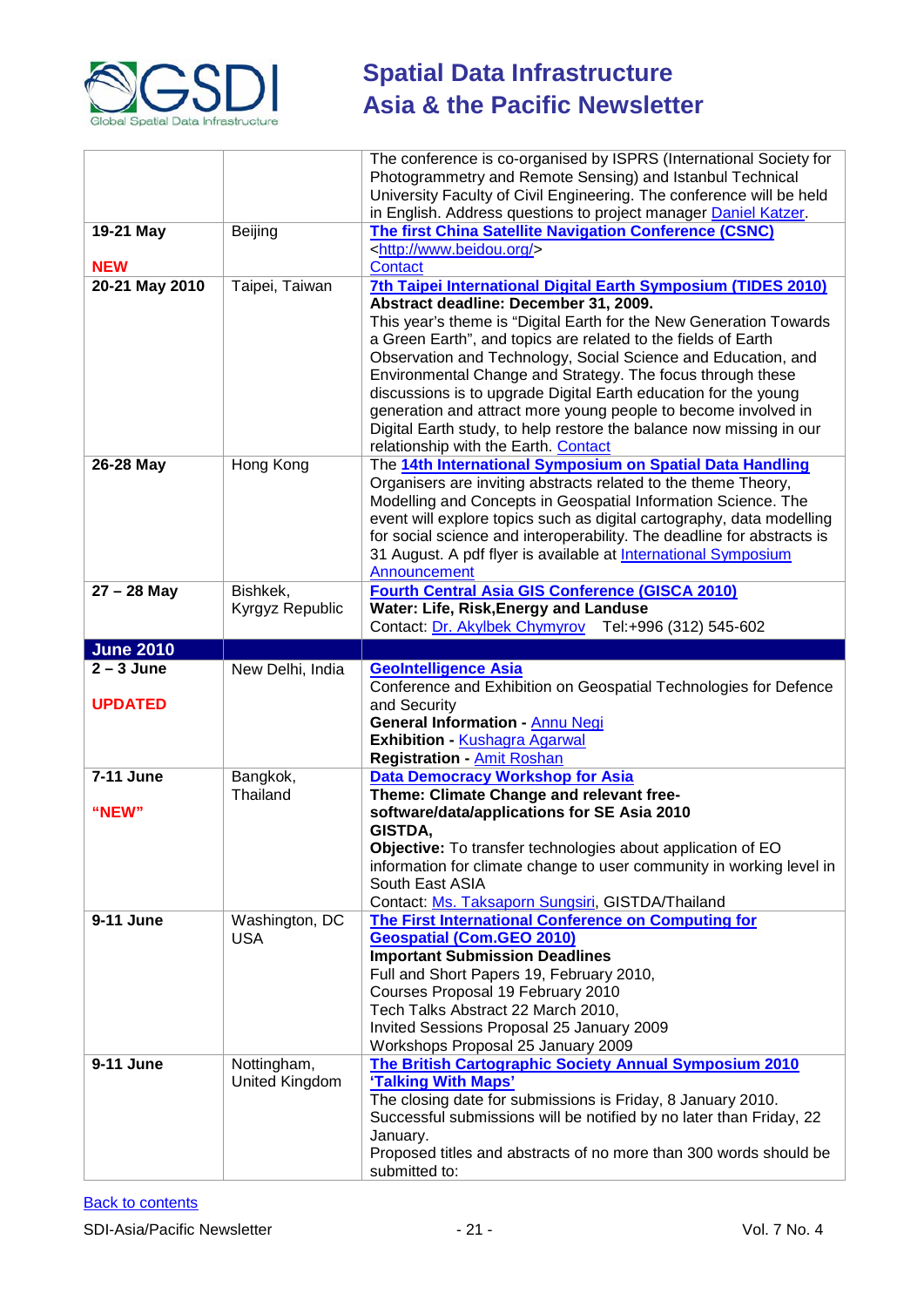

|                  |                   | Mr P Jones, Chair of Programme Committee, Defence Geographic                                                                          |
|------------------|-------------------|---------------------------------------------------------------------------------------------------------------------------------------|
|                  |                   | Centre, Hotine 141, Elmwood Avenue, Feltham, Middx, TW13 7AH.                                                                         |
| 18-20 June 2010  | Beijing, China    | <b>18th International Conference on Geoinformatics</b>                                                                                |
|                  |                   | (Geoinformatics 2010)<br>The conference theme is "GIScience in Change".                                                               |
|                  |                   | <b>CALL for Papers: Abstract deadline: January 30, 2010.</b>                                                                          |
|                  |                   | CPGIS will organize student paper competition. The top quality                                                                        |
|                  |                   | papers will be selected as CPGIS GeoInformatics' 2010 Best                                                                            |
|                  |                   | Student Paper to receive plaque and cash award and will be invited                                                                    |
|                  |                   | to submit a revised version to a special journal issue.                                                                               |
|                  |                   | Pre-conference workshop: Topological analysis of urban street                                                                         |
| 21-22 June       | Nottingham, UK    | networks for better understanding of human mobility patterns<br><b>The OSGIS Conference (Open Source GIS UK Conference)</b>           |
|                  |                   | As a highlighted event, the first gvSIG Day will be held at the                                                                       |
|                  |                   | Conference. The main activity of this day will be a wide workshop                                                                     |
|                  |                   | during eight hours the 21st June, where gvSIG Desktop and gvSIG                                                                       |
|                  |                   | Mobile will be shown in-depth.                                                                                                        |
|                  |                   | The entities that wish to contact with the gvSIG Association                                                                          |
|                  |                   | previously can do it from the form of the website [4], with the                                                                       |
| 21-24 June       | Yogyakarta,       | objective of planning meetings for the gvSIG Day.<br>9th GISDECO Conference                                                           |
|                  | Indonesia         | Theme: Applying Remote Sensing and GIS in Disaster                                                                                    |
|                  |                   | Management                                                                                                                            |
|                  |                   | Abstract deadline: 15 January 2010.                                                                                                   |
|                  |                   | The conference aims to encourage the use of geospatial                                                                                |
|                  |                   | information in disaster and risk management as well as a basis                                                                        |
|                  |                   | for spatial planning and regional development.<br>Contact: Dr. Richard Sliuzas, ITC                                                   |
|                  |                   | For practical matters: Dr. Projo Danoedoro, PUSPICS Faculty of                                                                        |
|                  |                   | Geography, Gadjah Mada University,                                                                                                    |
| 28-30 June       | London            | <b>International Conference on Information Society (i-Society</b>                                                                     |
|                  |                   | 2010)                                                                                                                                 |
| <b>July 2010</b> |                   | Technically Co-Sponsored by IEEE UK/RI Computer Chapter                                                                               |
| $5 - 7$ July     | Vienna            | 100 Years ISPRS: Call for Papers                                                                                                      |
|                  |                   | Organisers of the ISPRS Commission VII Symposium (5-7 July                                                                            |
|                  |                   | 2010, Vienna) are inviting papers relating to the theme, 100 Years                                                                    |
|                  |                   | ISPRS - Advancing Remote Sensing Science. They are particularly                                                                       |
|                  |                   | seeking contributions that critically review major research areas in                                                                  |
|                  |                   | remote sensing. The deadline for full-paper review is 28 November<br>2009. The deadline for abstract-only review is 28 February 2010. |
| $5 - 7$ July     | Barcelona,        | <b>EDULEARN10, the International Conference on Education and</b>                                                                      |
|                  | <b>SPAIN</b>      | <b>New Learning Technologies</b>                                                                                                      |
|                  |                   | Abstract submission: 1st April 2010                                                                                                   |
|                  |                   | Acceptance notification: 22nd April 2010                                                                                              |
|                  |                   | Final Paper submission: 20th May 2010                                                                                                 |
|                  |                   | For more information CONTACT                                                                                                          |
|                  |                   | <b>NOTE</b> - You can present your projects in two modalities:<br>In person: oral and poster presentations.                           |
|                  |                   | Virtually: if you can not attend in person<br>$\bullet$                                                                               |
| 6-9 July         | Salzburg, Austria | GI Forum 2010                                                                                                                         |
|                  |                   | The organisers of the GI Forum 2010 in Austria have issued a call                                                                     |
|                  |                   | for papers for the conference, which will be held 6-9 July. The                                                                       |
|                  |                   | conference theme is spatial assessment and analysis of                                                                                |
|                  |                   | vulnerability. Workshops will be held prior to the conference on 6                                                                    |
|                  |                   | July. email<br><b>IMPORTANT DATES</b>                                                                                                 |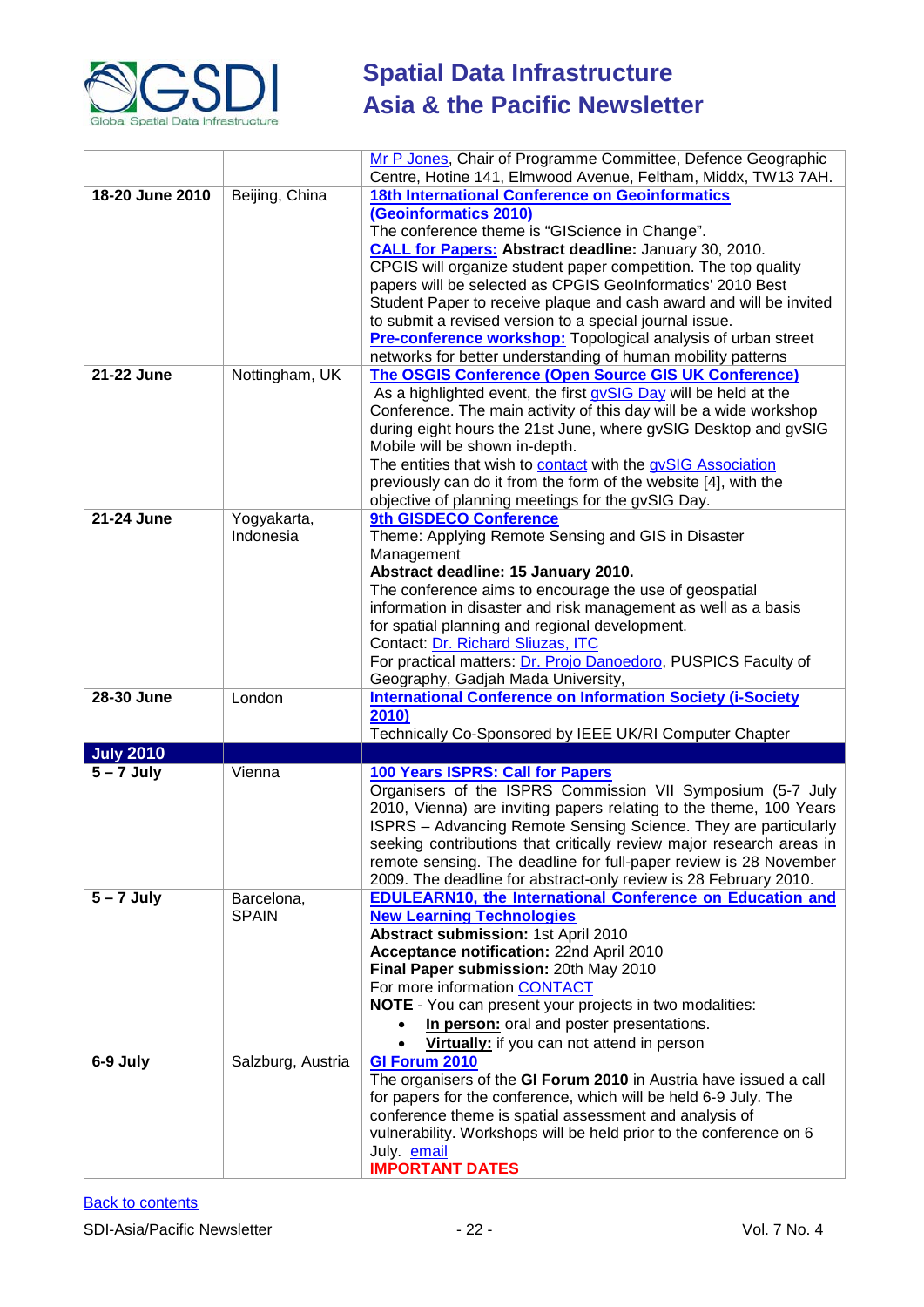

|                             |                             | Full papers for publication in the conference proceedings and oral<br>presentation February 1, 2010<br>Extended abstracts for discussion session February 1<br>Extended abstract for poster presentation June 7<br>Workshop presentation February 19<br><b>Registration deadlines</b><br>Early registration - until May 28, 2010<br>Online registration - until June 25<br>On-the-spot registration commences July 6<br>The GI Forum pass also provides access to the AGIT Symposium<br>and <b>AGIT Expo.</b>                                                                                                                                                                                                                                                                                                                                                                                                                                                                                                                                                    |                                                                                           |
|-----------------------------|-----------------------------|------------------------------------------------------------------------------------------------------------------------------------------------------------------------------------------------------------------------------------------------------------------------------------------------------------------------------------------------------------------------------------------------------------------------------------------------------------------------------------------------------------------------------------------------------------------------------------------------------------------------------------------------------------------------------------------------------------------------------------------------------------------------------------------------------------------------------------------------------------------------------------------------------------------------------------------------------------------------------------------------------------------------------------------------------------------|-------------------------------------------------------------------------------------------|
| $12 - 16$ July              | San Diego                   | 30 <sup>th</sup> Annual ESRI User Conference<br>Call for papers & presentations - Abstract deadline closed 6<br><b>November</b><br>ESRI invites users to tell their GIS story by sharing their<br>experiences with GIS and presenting during a moderated session<br>at the 2010 ESRI International User Conference (ESRI UC).                                                                                                                                                                                                                                                                                                                                                                                                                                                                                                                                                                                                                                                                                                                                    |                                                                                           |
| $26 - 28$ July<br>"UPDATED" | Kuala Lumpur,<br>Malaysia   | <b>MapAsia 2010 &amp; ISG 2010</b><br><b>Email</b><br><b>Important Dates to Remember</b><br>Abstract Submission<br>Abstract Acceptance Intimation<br><b>Submission of Full Papers</b><br><b>Author Registration</b><br>For any queries related to papers, contact Simmi Sinha.                                                                                                                                                                                                                                                                                                                                                                                                                                                                                                                                                                                                                                                                                                                                                                                   | <b>Call for Papers</b><br>May 24, 2010<br>June 04, 2010<br>June 30, 2010<br>June 22, 2010 |
| $26 - 30$ July              | Vancouver, BC<br>Canada     | <b>GeoWeb 2010 Conference Update</b>                                                                                                                                                                                                                                                                                                                                                                                                                                                                                                                                                                                                                                                                                                                                                                                                                                                                                                                                                                                                                             |                                                                                           |
| $28 - 30$ July              | Baltimore, MA<br><b>USA</b> | <b>Intelligent Spatial Decision Analysis (ISDA '10) &amp; International</b><br><b>Symposium on Intelligent Decision Technologies (IDT'10)</b><br><b>Important dates</b><br>22 March 2010: *Notification of acceptance<br>19 April 2010: *Deadline for Camera Ready Papers<br>For further information or questions, please send an e-mail to:<br>Beniamino Murgante (University of Basilicata, Italy)<br>or idt-10@kesinternational.org                                                                                                                                                                                                                                                                                                                                                                                                                                                                                                                                                                                                                           |                                                                                           |
| <b>August 2010</b>          |                             |                                                                                                                                                                                                                                                                                                                                                                                                                                                                                                                                                                                                                                                                                                                                                                                                                                                                                                                                                                                                                                                                  |                                                                                           |
| $9 - 12$ August             | Kyoto, Japan                | <b>ISPRS Commission VIII symposium</b><br>International Society for Photogrammetry and Remote Sensing<br>Contact: (Ms. Kumiko Sekiguchi, Ms. Juri Hikiba)                                                                                                                                                                                                                                                                                                                                                                                                                                                                                                                                                                                                                                                                                                                                                                                                                                                                                                        |                                                                                           |
| 23 August -<br>1 September  | Bangkok,<br>Thailand        | <b>Call for Applications: Workshop on Asian Coastal Cities</b><br>The Southeast Asia START Regional Center and the East-West<br>Center has issued a Call for Applications for an upcoming<br>International Workshop to address the risks of flooding in Asian<br>Megacties. With support from the Asia-Pacific Network for Global<br>Change Research (APN) the Workshop on Climate Change<br><b>Vulnerability Assessment and Urban Development Planning</b><br>for Asian Coastal Cities will be held on August 23 to September 1.<br>The Workshop objectives include:<br>1) The development of capacity on the part of urban planners,<br>managers, and researchers in climate change risk and vulnerability<br>assessment and its application to urban development planning and<br>governance.<br>2) The promotion of locally led risk and vulnerability research in<br>Asian coastal cities that is linked to user needs.<br>3) The development of partnerships between researchers, planners<br>and policy makers that encourage communities of knowledge for |                                                                                           |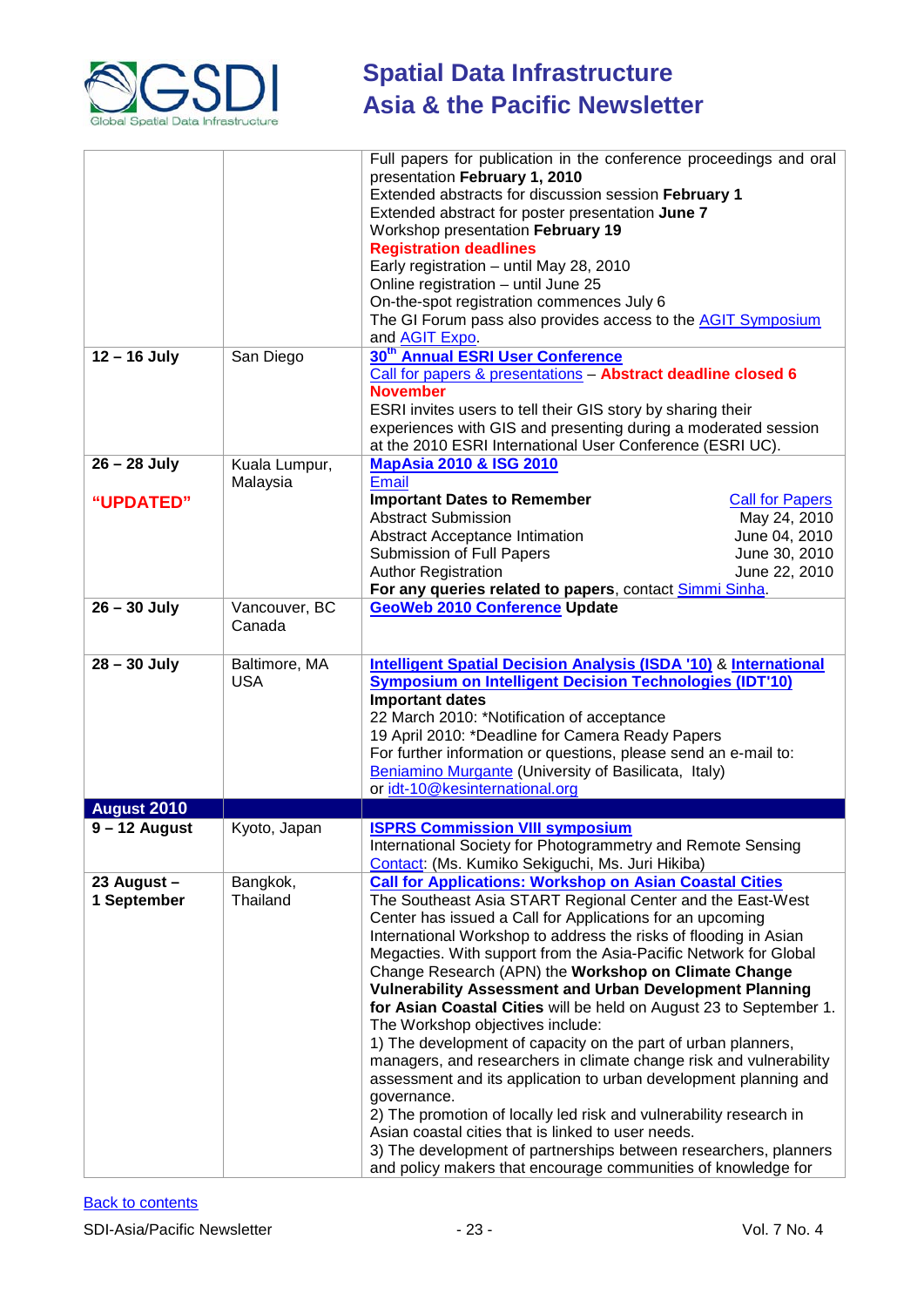

| <b>September</b>               |                  | vulnerability assessment in each participating city.<br>The Workshop invites researchers, urban planners and managers,<br>practitioners, professionals and policymakers interested in and<br>working on topics related to the workshop topics to submit an<br>Application to the Southeast Asia Regional Center by 1 March<br>2010.<br>The application must include:<br>A curriculum vitae for each applicant<br>A written letter of interest describing the relevance of the workshop<br>to the applicant/team's academic or professional work and<br>expected benefits of participation<br>All materials should be submitted in English<br>For more information, review the Call for Applications or contact |
|--------------------------------|------------------|----------------------------------------------------------------------------------------------------------------------------------------------------------------------------------------------------------------------------------------------------------------------------------------------------------------------------------------------------------------------------------------------------------------------------------------------------------------------------------------------------------------------------------------------------------------------------------------------------------------------------------------------------------------------------------------------------------------|
| 2010                           |                  |                                                                                                                                                                                                                                                                                                                                                                                                                                                                                                                                                                                                                                                                                                                |
| 1-3 September                  | Paris            | <b>PCV2010</b><br>PCV 2010 will be held in next year. It is an ISPRS selective<br>conference covering all the aspects of computer vision and image<br>analysis dealing with geographic data. PCV focuses on the<br>processing of images and 3D point clouds, acquired from satellites,<br>aircraft or from street level acquisition systems.<br>Important dates: 1 March, 2010: for peer reviewed papers;<br>1 April: abstracts of non peer-reviewed papers.<br>31 August is tutorial day. Conference dates are 1-3 September,<br>2010. Visit the Website for further details.                                                                                                                                 |
| 6-9 September<br>"UPDATED"     | Barcelona, Spain | <b>FOSS4G 2010</b><br>1 May 2010, Abstract submission deadline<br>The latest Press Release (#6, March, 2010) states that the<br>Submission Deadline has been postponed until April 15th,<br>2010, with full papers due by July 15.<br>1 Jun 2010, Presenters notified of acceptance for talks<br>15 Jun 2010, Author/Early registration deadline<br>Aug 2010, Completed program available<br>6-7 Sep 2010, FOSS4G Workshops<br>7-9 Sep 2010, FOSS4G Presentations and Tutorials<br>10 Sep 2010, FOSS4G Code Sprint<br>Contact Conference Chair for further details (Lorenzo Becchi)                                                                                                                            |
| 20-3 September<br><b>NEW</b>   | Gaeta, Italy     | The 10th Anniversary International Scientific and Technical<br><b>Conference "From imagery to map: digital photogrammetric</b><br>technologies".<br>More information about the conference will be available soon on the                                                                                                                                                                                                                                                                                                                                                                                                                                                                                        |
|                                |                  | official site of the Conference.                                                                                                                                                                                                                                                                                                                                                                                                                                                                                                                                                                                                                                                                               |
| 22-6 September                 | Toyama, Japan    | Asia-Pacific Radio Science Conference 2010 (AP-RASC10)<br>Contact                                                                                                                                                                                                                                                                                                                                                                                                                                                                                                                                                                                                                                              |
| October 2010                   |                  |                                                                                                                                                                                                                                                                                                                                                                                                                                                                                                                                                                                                                                                                                                                |
| $18 - 22$ October<br>"AMENDED" | <b>Singapore</b> | <b>GSDI 12 World Conference - Realising Spatially Enabled</b><br><b>Societies</b><br>In conjunction with the 16th PCGIAP Annual Meeting.<br><b>Call for Papers</b><br><b>EXTENDED SUBMISSION DEADLINES:</b><br>Abstract Deadline for All Submissions: 1 April 2010<br>Full Paper Deadline (if author wants submission considered for a<br>refereed chapter in the Conference Book or refereed paper in the<br>Proceedings): 1 April 2010<br>Full Paper Deadline (if author wants submission considered for<br>inclusion in the Refereed IJSDIR Special Issue or in the non-<br>refereed portion of the proceedings): 1 July 2010                                                                               |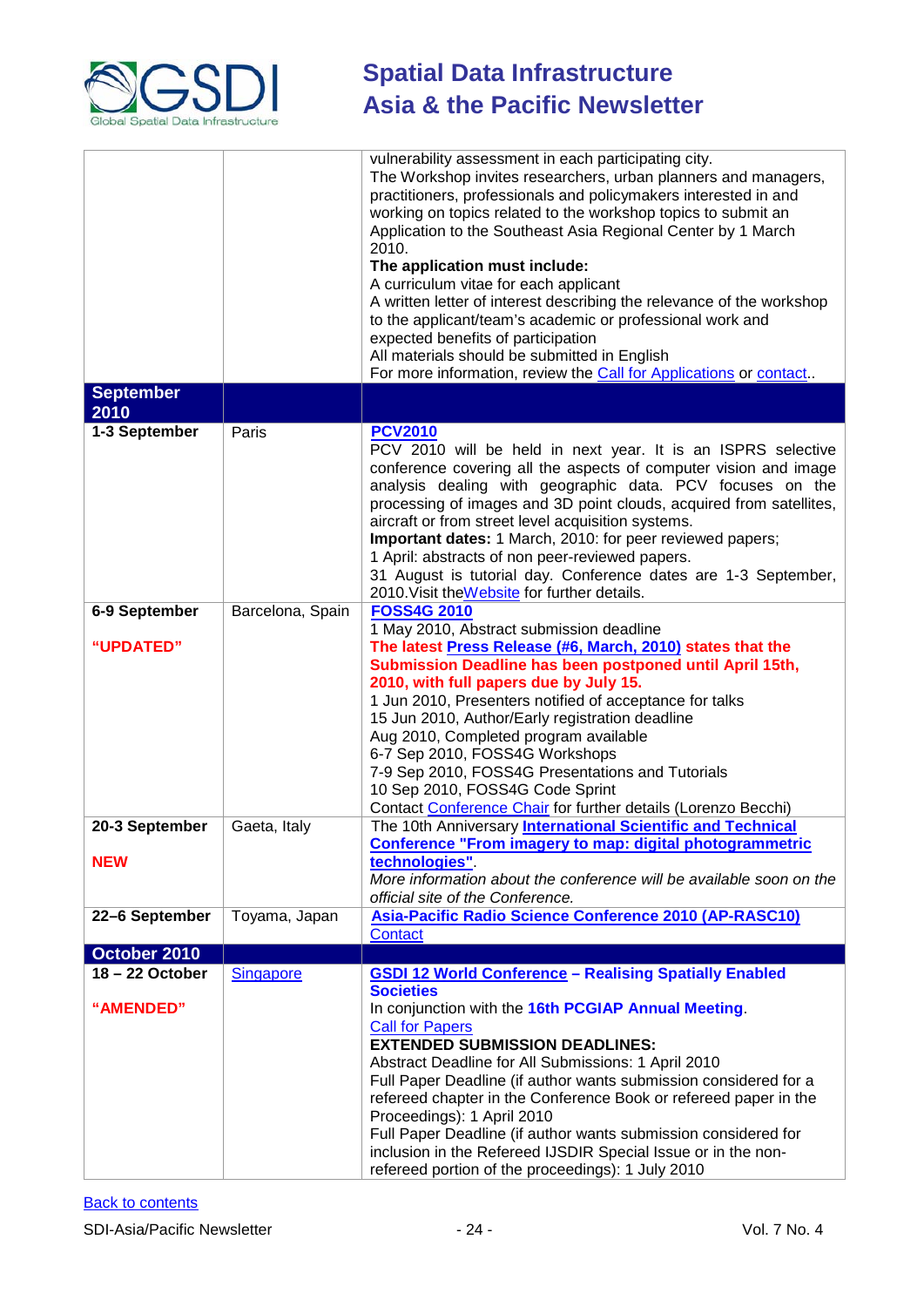

| 25-29 October                      | Addis Ababa,<br>Ethiopia | ALSO: there will be a full day pre-conference workshop for PhD<br>students pursuing research on SDI related topics which will be<br>similar to the highly successful workshop held in conjunction with<br><b>GSDI 11.</b><br>8th International Conference of the African Association of<br><b>Remote Sensing of the Environment (AARSE)-2010</b><br>Theme: Earth Observation for Africa's Development Agenda 2010<br>Abstract deadline: 30 April 2010. Send to<br>Final paper submission: 1 September 2010.<br>The four major scientific sub-themes of the conference are:<br>• Food and Water Security<br>• Energy Resources<br>• Disaster Risk Reduction<br>• Marine and Coastal Management<br>Conference sub-themes of a more operational nature are:<br>• Capacity-building: achievement and challenges<br>• Spatial Data Infrastructure, SDI<br>• Space Policy in Africa<br>• National and regional programs and projects<br>• Products |  |
|------------------------------------|--------------------------|----------------------------------------------------------------------------------------------------------------------------------------------------------------------------------------------------------------------------------------------------------------------------------------------------------------------------------------------------------------------------------------------------------------------------------------------------------------------------------------------------------------------------------------------------------------------------------------------------------------------------------------------------------------------------------------------------------------------------------------------------------------------------------------------------------------------------------------------------------------------------------------------------------------------------------------------|--|
| <b>November</b>                    |                          |                                                                                                                                                                                                                                                                                                                                                                                                                                                                                                                                                                                                                                                                                                                                                                                                                                                                                                                                              |  |
| 2010<br>31 October -<br>3 November | Denver, Colorado         | <b>US - GSA Annual Meeting</b>                                                                                                                                                                                                                                                                                                                                                                                                                                                                                                                                                                                                                                                                                                                                                                                                                                                                                                               |  |
| 5 - 6 November                     | Kaohsiung,<br>Taipei     | <b>ASIA GIS 2010</b><br>Contact us<br>The theme for this conference is GIS and Cloud Computing.<br>Cloud computing is a hot topic in 2010 and GIS is moving to the<br>cloud computing paradigm. Invited keynote speakers will present<br>the future trend of cloud computing and its application in GIS.<br><b>Key Dates:</b><br>Deadline for Paper Abstracts<br>30 April<br>Acceptance of Paper Abstracts<br>31 May<br>31 August<br>Deadline for Early Bird Registration<br>Paper Submission<br>31 August                                                                                                                                                                                                                                                                                                                                                                                                                                   |  |
| $8 - 11$<br><b>November</b>        | London                   | The 5th International Conference for Internet Technology and<br><b>Secured Transactions (ICITST-2010)</b><br>Technical Co-Sponsored by IEEE UK/RI Communications Chapter,<br>Contact<br><b>IMPORTANT DATES</b><br>Full Paper Submission: May 31, 2010<br>Extended Abstract (Work in Progress) Submission: April 01, 2010<br>Proposal for Workshops and Tutorials: April 30, 2010<br>Notification of Workshop and Tutorial Acceptance: March 15, 2010<br>Proposal for Industrial Presentation: April 30, 2010<br>Early Registration Deadline: January 01 to July 31, 2010<br>Late Registration Deadline: July 31 to November 08, 2010                                                                                                                                                                                                                                                                                                         |  |
| $9 - 11$<br>November<br>"NEW"      | Taipei, Taiwan           | 2010 The 7th International Symposium on Cadastral Survey.<br>Main Topic: The Development of Cadastral Survey in New<br>Generation.<br>Contacts: Geographic Information Systems Research Center of<br>Feng Chia University. Email: joy@gis.tw                                                                                                                                                                                                                                                                                                                                                                                                                                                                                                                                                                                                                                                                                                 |  |
| <b>December</b><br>2010            |                          |                                                                                                                                                                                                                                                                                                                                                                                                                                                                                                                                                                                                                                                                                                                                                                                                                                                                                                                                              |  |
| 22 December                        | Kyoto, Japan             | Japan - Topic Maps Japan 2010<br>Topic Maps enthusiasts in Japan will gather together for this<br>symposium. They will present the latest case studies, research, etc.                                                                                                                                                                                                                                                                                                                                                                                                                                                                                                                                                                                                                                                                                                                                                                       |  |